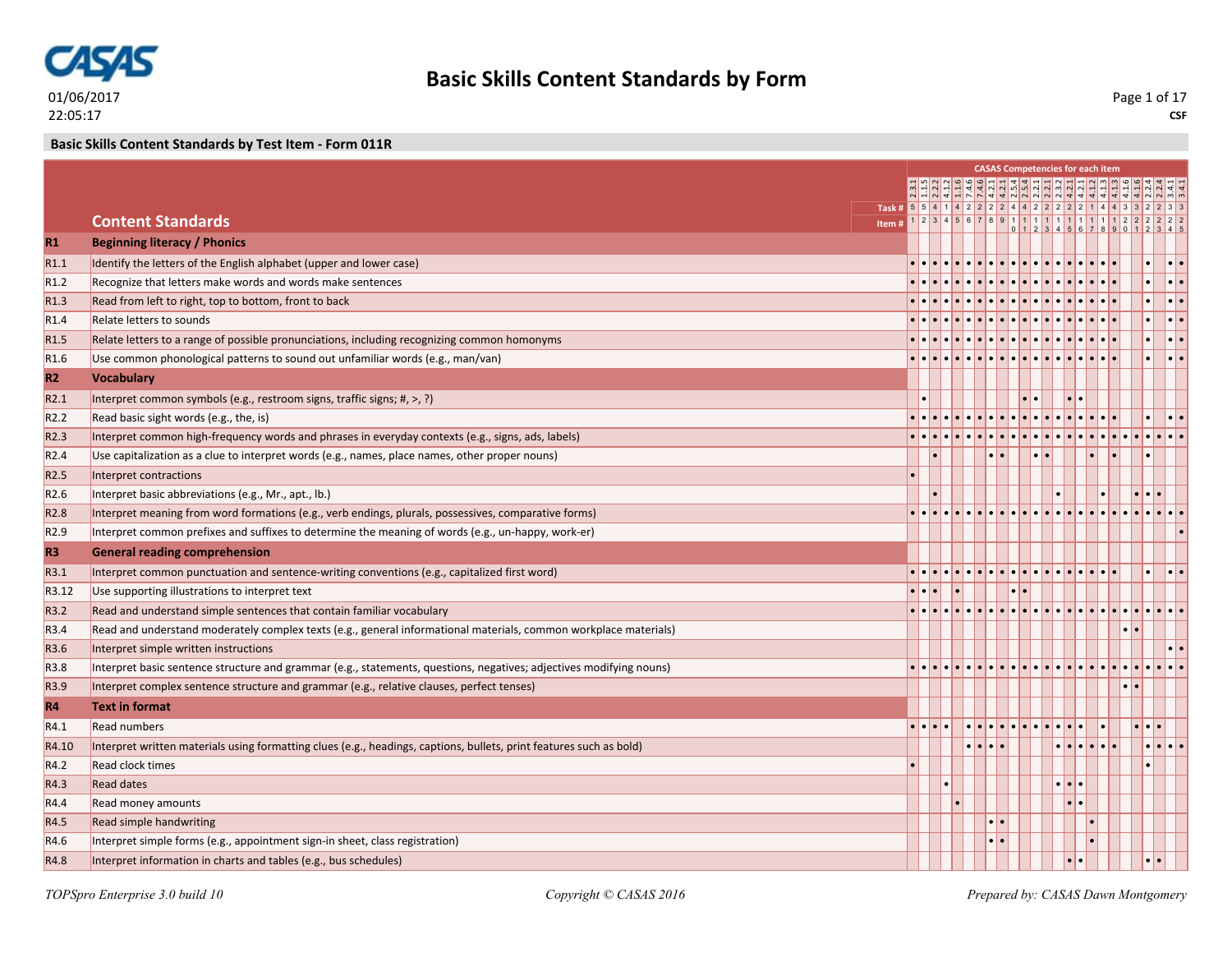

**CSF** Page 2 of 17

**Basic Skills Content Standards by Test Item - Form 011R**

|                  |                                                                                                                                                            |  |  |  |  | <b>CASAS Competencies for each item</b>    |  |  |                                                          |  |
|------------------|------------------------------------------------------------------------------------------------------------------------------------------------------------|--|--|--|--|--------------------------------------------|--|--|----------------------------------------------------------|--|
|                  |                                                                                                                                                            |  |  |  |  |                                            |  |  |                                                          |  |
|                  |                                                                                                                                                            |  |  |  |  |                                            |  |  | Task # 5 5 4 1 4 2 2 2 2 4 4 2 2 2 2 2 1 4 4 3 3 2 2 3 3 |  |
|                  | <b>Content Standards</b><br>Item i                                                                                                                         |  |  |  |  |                                            |  |  | 1 2 3 4 5 6 7 8 9 1 1 1 1 1 1 1 1 1 1 1 2 2 2 2 2 2 2    |  |
| R <sub>4.9</sub> | Interpret maps, diagrams, and graphs                                                                                                                       |  |  |  |  |                                            |  |  |                                                          |  |
| <b>R5</b>        | <b>Reference materials</b>                                                                                                                                 |  |  |  |  |                                            |  |  |                                                          |  |
| R5.2             | Locate information using an index or table of contents (e.g., of a book, manual, computer application help feature)                                        |  |  |  |  |                                            |  |  |                                                          |  |
| <b>R6</b>        | <b>Reading strategies</b>                                                                                                                                  |  |  |  |  |                                            |  |  |                                                          |  |
| R6.1             | Predict the content of a text from title, pictures, type of material                                                                                       |  |  |  |  | <u> Islaiciai alaisiai alaisiai alaisi</u> |  |  | <b>de de lei</b>                                         |  |
| R6.6             | Use appropriate reading strategy (e.g., skimming, scanning, predicting, inferring) to understand content of unfamiliar material or specialized information |  |  |  |  |                                            |  |  |                                                          |  |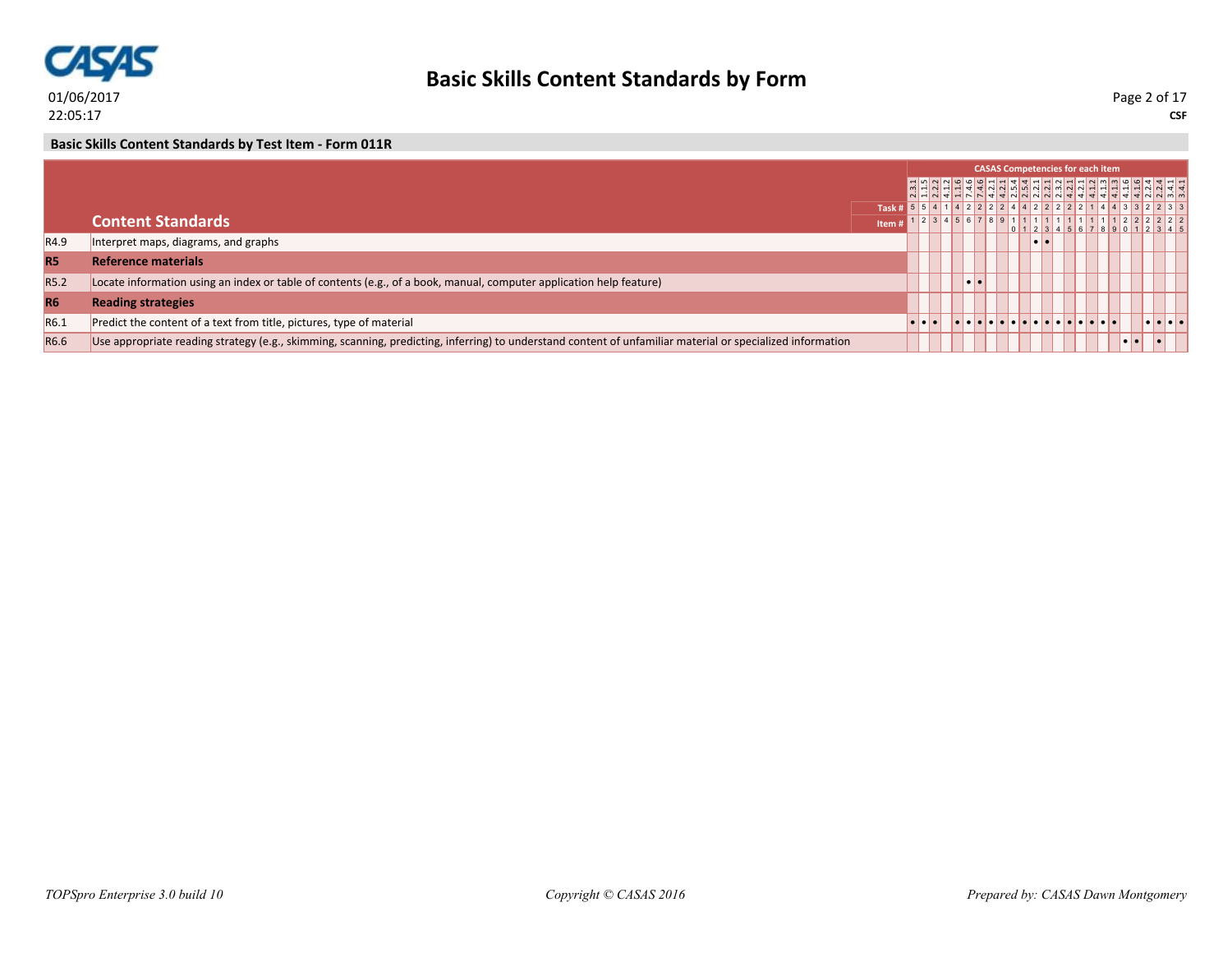

**CSF** Page 3 of 17

**Basic Skills Content Standards by Test Item - Form 012R**

|                  |                                                                                                                     |   |                                   |  |                         | <b>CASAS Competencies for each item</b> |                                   |                                    |      |
|------------------|---------------------------------------------------------------------------------------------------------------------|---|-----------------------------------|--|-------------------------|-----------------------------------------|-----------------------------------|------------------------------------|------|
|                  |                                                                                                                     |   |                                   |  |                         | 국국 이 이 아이 아이 이 이 이 아이 그 다               |                                   |                                    |      |
|                  | Task # 5 4 4 4 4 2 2 1 4 2 2 3 2 4 2 2 4 4 1 3 3 4 4 3 3                                                            |   |                                   |  |                         |                                         |                                   |                                    |      |
|                  | <b>Content Standards</b><br>Item#                                                                                   |   |                                   |  |                         |                                         |                                   |                                    |      |
| R1               | <b>Beginning literacy / Phonics</b>                                                                                 |   |                                   |  |                         |                                         |                                   |                                    |      |
| R1.1             | Identify the letters of the English alphabet (upper and lower case)                                                 |   |                                   |  |                         |                                         |                                   |                                    |      |
| R <sub>1.2</sub> | Recognize that letters make words and words make sentences                                                          |   |                                   |  |                         |                                         |                                   |                                    |      |
| R1.3             | Read from left to right, top to bottom, front to back                                                               |   |                                   |  |                         |                                         |                                   |                                    |      |
| R <sub>1.4</sub> | Relate letters to sounds                                                                                            |   |                                   |  |                         |                                         |                                   |                                    |      |
| R <sub>1.5</sub> | Relate letters to a range of possible pronunciations, including recognizing common homonyms                         |   |                                   |  |                         |                                         |                                   |                                    |      |
| R <sub>1.6</sub> | Use common phonological patterns to sound out unfamiliar words (e.g., man/van)                                      |   |                                   |  |                         |                                         |                                   |                                    |      |
| R2               | <b>Vocabulary</b>                                                                                                   |   |                                   |  |                         |                                         |                                   |                                    |      |
| R <sub>2.2</sub> | Read basic sight words (e.g., the, is)                                                                              |   |                                   |  |                         |                                         |                                   |                                    |      |
| R2.3             | Interpret common high-frequency words and phrases in everyday contexts (e.g., signs, ads, labels)                   |   |                                   |  |                         |                                         |                                   |                                    |      |
| R <sub>2.4</sub> | Use capitalization as a clue to interpret words (e.g., names, place names, other proper nouns)                      |   |                                   |  |                         |                                         |                                   |                                    |      |
| R <sub>2.5</sub> | Interpret contractions                                                                                              |   |                                   |  |                         |                                         |                                   |                                    |      |
| R2.6             | Interpret basic abbreviations (e.g., Mr., apt., lb.)                                                                |   |                                   |  |                         |                                         |                                   |                                    |      |
| R <sub>2.8</sub> | Interpret meaning from word formations (e.g., verb endings, plurals, possessives, comparative forms)                |   |                                   |  |                         |                                         |                                   |                                    |      |
| R <sub>3</sub>   | <b>General reading comprehension</b>                                                                                |   |                                   |  |                         |                                         |                                   |                                    |      |
| R3.1             | Interpret common punctuation and sentence-writing conventions (e.g., capitalized first word)                        |   |                                   |  |                         |                                         |                                   |                                    |      |
| R3.12            | Use supporting illustrations to interpret text                                                                      |   |                                   |  |                         |                                         |                                   |                                    |      |
| R3.2             | Read and understand simple sentences that contain familiar vocabulary                                               |   |                                   |  |                         |                                         |                                   |                                    |      |
| R3.4             | Read and understand moderately complex texts (e.g., general informational materials, common workplace materials)    |   |                                   |  |                         |                                         |                                   |                                    |      |
| R3.7             | Interpret detailed instructions (e.g., workplace procedures, operating instructions, consumer materials)            |   |                                   |  |                         |                                         |                                   |                                    |      |
| R <sub>3.8</sub> | Interpret basic sentence structure and grammar (e.g., statements, questions, negatives; adjectives modifying nouns) |   |                                   |  |                         |                                         |                                   |                                    |      |
| <b>R4</b>        | <b>Text in format</b>                                                                                               |   |                                   |  |                         |                                         |                                   |                                    |      |
| R4.1             | <b>Read numbers</b>                                                                                                 | . | $  \bullet   \bullet   \bullet  $ |  |                         |                                         | $  \bullet   \bullet   \bullet  $ |                                    |      |
| R4.10            | Interpret written materials using formatting clues (e.g., headings, captions, bullets, print features such as bold) |   | $  \bullet   \bullet  $           |  | $  \bullet   \bullet  $ |                                         |                                   | $ \bullet \bullet \bullet \bullet$ | I۰I۰ |
| R4.2             | <b>Read clock times</b>                                                                                             |   |                                   |  |                         |                                         |                                   |                                    |      |
| R4.3             | <b>Read dates</b>                                                                                                   |   |                                   |  |                         |                                         |                                   |                                    |      |
| R4.4             | Read money amounts                                                                                                  |   |                                   |  |                         |                                         |                                   |                                    |      |
| R4.5             | Read simple handwriting                                                                                             |   |                                   |  |                         |                                         |                                   |                                    |      |
| R4.6             | Interpret simple forms (e.g., appointment sign-in sheet, class registration)                                        |   |                                   |  |                         |                                         |                                   |                                    |      |
| R4.8             | Interpret information in charts and tables (e.g., bus schedules)                                                    |   |                                   |  |                         |                                         |                                   |                                    |      |
| R4.9             | Interpret maps, diagrams, and graphs                                                                                |   |                                   |  |                         |                                         |                                   |                                    |      |
| <b>R5</b>        | <b>Reference materials</b>                                                                                          |   |                                   |  |                         |                                         |                                   |                                    |      |
| R5.2             | Locate information using an index or table of contents (e.g., of a book, manual, computer application help feature) |   |                                   |  |                         |                                         |                                   |                                    |      |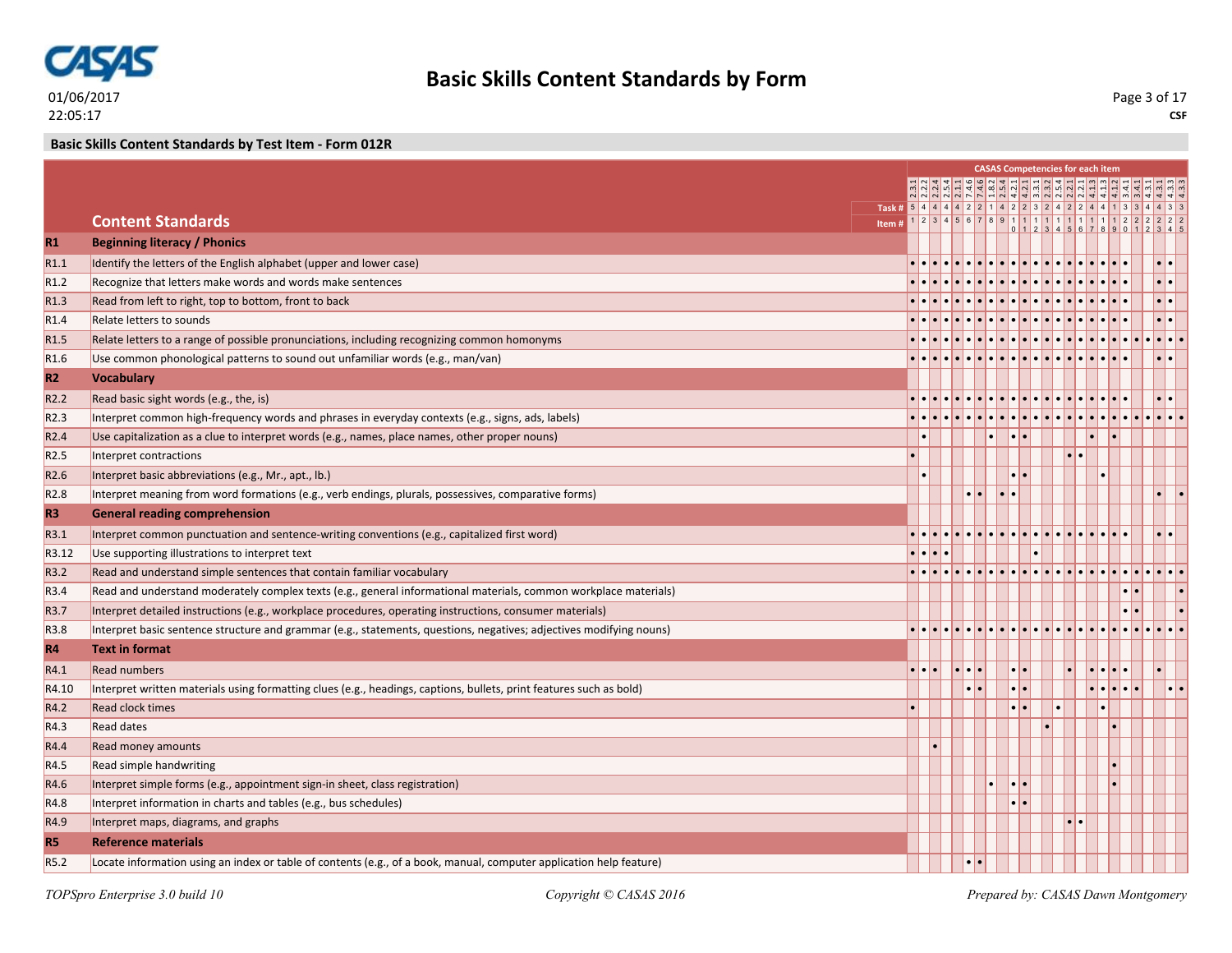

**CSF** Page 4 of 17

**Basic Skills Content Standards by Test Item - Form 012R**

|                  |                                                                                                                                                            |                                                            |  |  |  | <b>CASAS Competencies for each item</b> |  |  |  |
|------------------|------------------------------------------------------------------------------------------------------------------------------------------------------------|------------------------------------------------------------|--|--|--|-----------------------------------------|--|--|--|
|                  |                                                                                                                                                            |                                                            |  |  |  | <u>HNTHHOONTHHHNTHMMMNHHHH</u>          |  |  |  |
|                  |                                                                                                                                                            | $1$ Task # 5 4 4 4 4 2 2 1 4 2 2 3 2 4 2 2 4 1 3 3 4 4 3 3 |  |  |  |                                         |  |  |  |
|                  | <b>Content Standards</b>                                                                                                                                   |                                                            |  |  |  |                                         |  |  |  |
| <b>R6</b>        | <b>Reading strategies</b>                                                                                                                                  |                                                            |  |  |  |                                         |  |  |  |
| R <sub>6.1</sub> | Predict the content of a text from title, pictures, type of material                                                                                       |                                                            |  |  |  |                                         |  |  |  |
| R6.6             | Use appropriate reading strategy (e.g., skimming, scanning, predicting, inferring) to understand content of unfamiliar material or specialized information |                                                            |  |  |  |                                         |  |  |  |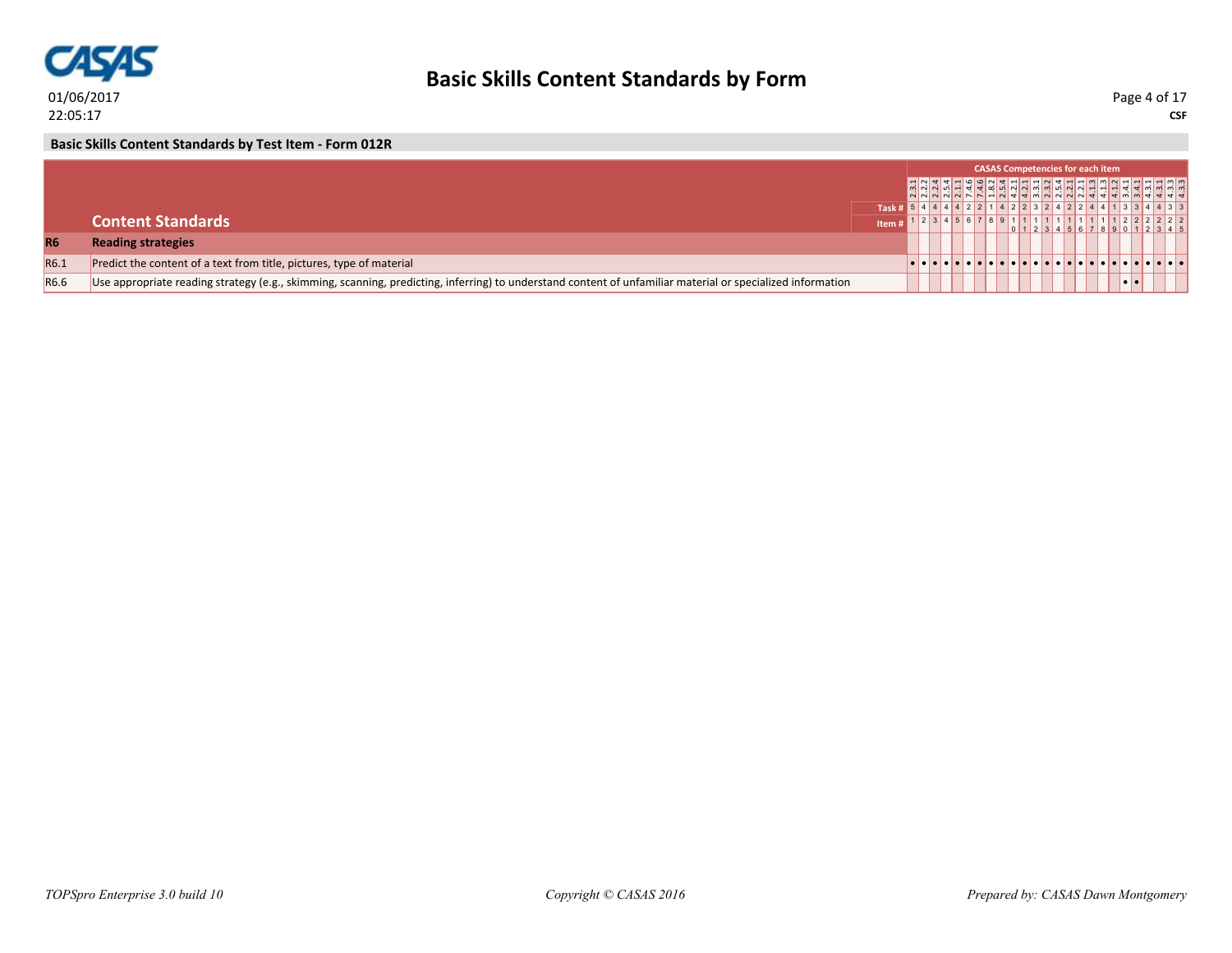

**Basic Skills Content Standards by Test Item - Form 013R**

|                   |                                                                                                                            |       |                                 |                                   |          |  |  |               | <b>CASAS Competencies for each item</b>                                                                   |                                |                                                                           |                                 |                                                     |                         |                     |
|-------------------|----------------------------------------------------------------------------------------------------------------------------|-------|---------------------------------|-----------------------------------|----------|--|--|---------------|-----------------------------------------------------------------------------------------------------------|--------------------------------|---------------------------------------------------------------------------|---------------------------------|-----------------------------------------------------|-------------------------|---------------------|
|                   |                                                                                                                            |       |                                 |                                   |          |  |  |               | $\omega  w  \omega  w  \omega  w  \omega  w  +  w  \omega  w  \omega  w  \omega  w  \omega  q  \cdot  w $ |                                |                                                                           |                                 |                                                     |                         |                     |
|                   |                                                                                                                            |       |                                 |                                   |          |  |  |               |                                                                                                           |                                |                                                                           |                                 |                                                     |                         |                     |
|                   | <b>Content Standards</b>                                                                                                   | Item# |                                 |                                   |          |  |  |               |                                                                                                           |                                |                                                                           |                                 |                                                     |                         |                     |
| $R1$              | <b>Beginning literacy / Phonics</b>                                                                                        |       |                                 |                                   |          |  |  |               |                                                                                                           |                                |                                                                           |                                 |                                                     |                         |                     |
| R1.1              | Identify the letters of the English alphabet (upper and lower case)                                                        |       |                                 |                                   |          |  |  |               |                                                                                                           |                                |                                                                           |                                 |                                                     |                         |                     |
| R1.2              | Recognize that letters make words and words make sentences                                                                 |       |                                 |                                   |          |  |  |               |                                                                                                           |                                |                                                                           |                                 |                                                     |                         |                     |
| R1.3              | Read from left to right, top to bottom, front to back                                                                      |       |                                 |                                   |          |  |  |               |                                                                                                           |                                |                                                                           |                                 |                                                     |                         |                     |
| R <sub>1.4</sub>  | Relate letters to sounds                                                                                                   |       |                                 |                                   |          |  |  |               |                                                                                                           |                                |                                                                           |                                 |                                                     |                         |                     |
| R <sub>1.5</sub>  | Relate letters to a range of possible pronunciations, including recognizing common homonyms                                |       |                                 |                                   |          |  |  |               |                                                                                                           |                                |                                                                           |                                 |                                                     |                         |                     |
| R <sub>1.6</sub>  | Use common phonological patterns to sound out unfamiliar words (e.g., man/van)                                             |       |                                 |                                   |          |  |  |               |                                                                                                           |                                |                                                                           |                                 |                                                     |                         |                     |
| R2                | <b>Vocabulary</b>                                                                                                          |       |                                 |                                   |          |  |  |               |                                                                                                           |                                |                                                                           |                                 |                                                     |                         |                     |
| R2.1              | Interpret common symbols (e.g., restroom signs, traffic signs; #, >, ?)                                                    |       | $\cdot \cdot \cdot \cdot \cdot$ |                                   |          |  |  |               |                                                                                                           |                                |                                                                           |                                 |                                                     |                         |                     |
| R <sub>2.10</sub> | Interpret less common prefixes and suffixes to determine the meaning of words (e.g., impossible, anti-war, attendee)       |       |                                 |                                   |          |  |  |               |                                                                                                           |                                |                                                                           |                                 |                                                     |                         | $\cdot \cdot \cdot$ |
| R <sub>2.11</sub> | Interpret familiar words used in a new context (e.g., enter a room, enter data on a computer)                              |       |                                 |                                   |          |  |  |               |                                                                                                           |                                |                                                                           |                                 |                                                     | $  \bullet   \bullet  $ |                     |
| R <sub>2.12</sub> | Interpret specialized vocabulary in context (e.g., consumer, work, field of interest)                                      |       |                                 |                                   | lo lo lo |  |  |               |                                                                                                           |                                | $  \bullet   \bullet   \bullet   \bullet   \bullet   \bullet   \bullet  $ |                                 |                                                     |                         | $\cdot \cdot \cdot$ |
| R <sub>2.2</sub>  | Read basic sight words (e.g., the, is)                                                                                     |       | والملمامام                      |                                   |          |  |  |               |                                                                                                           |                                |                                                                           |                                 |                                                     |                         |                     |
| R2.3              | Interpret common high-frequency words and phrases in everyday contexts (e.g., signs, ads, labels)                          |       | . <b>.</b> .                    |                                   |          |  |  | $\cdot \cdot$ |                                                                                                           | $\bullet\bullet\bullet\bullet$ |                                                                           |                                 | $  \cdot   \cdot   \cdot  $                         |                         |                     |
| R <sub>2.4</sub>  | Use capitalization as a clue to interpret words (e.g., names, place names, other proper nouns)                             |       |                                 | $  \bullet   \bullet   \bullet  $ |          |  |  |               |                                                                                                           |                                |                                                                           |                                 |                                                     |                         |                     |
| R <sub>2.6</sub>  | Interpret basic abbreviations (e.g., Mr., apt., lb.)                                                                       |       |                                 |                                   |          |  |  |               |                                                                                                           |                                |                                                                           |                                 |                                                     |                         |                     |
| R <sub>2.8</sub>  | Interpret meaning from word formations (e.g., verb endings, plurals, possessives, comparative forms)                       |       |                                 |                                   |          |  |  |               |                                                                                                           |                                |                                                                           |                                 |                                                     |                         |                     |
| R <sub>2.9</sub>  | Interpret common prefixes and suffixes to determine the meaning of words (e.g., un-happy, work-er)                         |       |                                 |                                   |          |  |  |               | $\bullet\bullet\bullet\bullet\bullet$                                                                     |                                |                                                                           | $  \bullet   \bullet   \bullet$ |                                                     |                         |                     |
| R <sub>3</sub>    | <b>General reading comprehension</b>                                                                                       |       |                                 |                                   |          |  |  |               |                                                                                                           |                                |                                                                           |                                 |                                                     |                         |                     |
| R3.1              | Interpret common punctuation and sentence-writing conventions (e.g., capitalized first word)                               |       | <u>.</u>                        |                                   |          |  |  |               |                                                                                                           |                                |                                                                           |                                 |                                                     |                         |                     |
| R3.11             | Make connections between related information across different sections of a text                                           |       |                                 |                                   |          |  |  |               |                                                                                                           |                                |                                                                           |                                 |                                                     |                         |                     |
| R3.12             | Use supporting illustrations to interpret text                                                                             |       | $\cdot \cdot$                   |                                   |          |  |  |               |                                                                                                           |                                |                                                                           |                                 |                                                     |                         |                     |
| R3.14             | Interpret signal words as clues to the organization and content of a text (e.g., first then; however; it's important that) |       |                                 |                                   |          |  |  |               |                                                                                                           |                                |                                                                           |                                 |                                                     |                         |                     |
| R3.2              | Read and understand simple sentences that contain familiar vocabulary                                                      |       |                                 |                                   |          |  |  |               |                                                                                                           |                                |                                                                           |                                 |                                                     |                         |                     |
| R <sub>3.4</sub>  | Read and understand moderately complex texts (e.g., general informational materials, common workplace materials)           |       |                                 |                                   |          |  |  |               |                                                                                                           |                                |                                                                           |                                 | $\bullet\bullet\bullet\bullet\bullet\bullet\bullet$ |                         |                     |
| R3.6              | Interpret simple written instructions                                                                                      |       |                                 |                                   |          |  |  |               |                                                                                                           |                                |                                                                           |                                 |                                                     |                         |                     |
| R3.7              | Interpret detailed instructions (e.g., workplace procedures, operating instructions, consumer materials)                   |       |                                 |                                   |          |  |  |               |                                                                                                           |                                |                                                                           |                                 |                                                     |                         |                     |
| R <sub>3.8</sub>  | Interpret basic sentence structure and grammar (e.g., statements, questions, negatives; adjectives modifying nouns)        |       |                                 |                                   |          |  |  |               | $\bullet$                                                                                                 |                                |                                                                           |                                 |                                                     |                         |                     |
| R3.9              | Interpret complex sentence structure and grammar (e.g., relative clauses, perfect tenses)                                  |       |                                 |                                   |          |  |  |               |                                                                                                           |                                |                                                                           |                                 |                                                     |                         |                     |
| <b>R4</b>         | <b>Text in format</b>                                                                                                      |       |                                 |                                   |          |  |  |               |                                                                                                           |                                |                                                                           |                                 |                                                     |                         |                     |
| R4.1              | <b>Read numbers</b>                                                                                                        |       | . <b>.</b> .                    |                                   |          |  |  |               |                                                                                                           |                                |                                                                           |                                 |                                                     |                         |                     |
| R4.10             | Interpret written materials using formatting clues (e.g., headings, captions, bullets, print features such as bold)        |       |                                 |                                   |          |  |  |               | <u>la la la la la la la la la la la la </u>                                                               |                                |                                                                           |                                 |                                                     |                         |                     |
| R4.4              | <b>Read money amounts</b>                                                                                                  |       |                                 |                                   |          |  |  |               |                                                                                                           |                                |                                                                           |                                 |                                                     |                         |                     |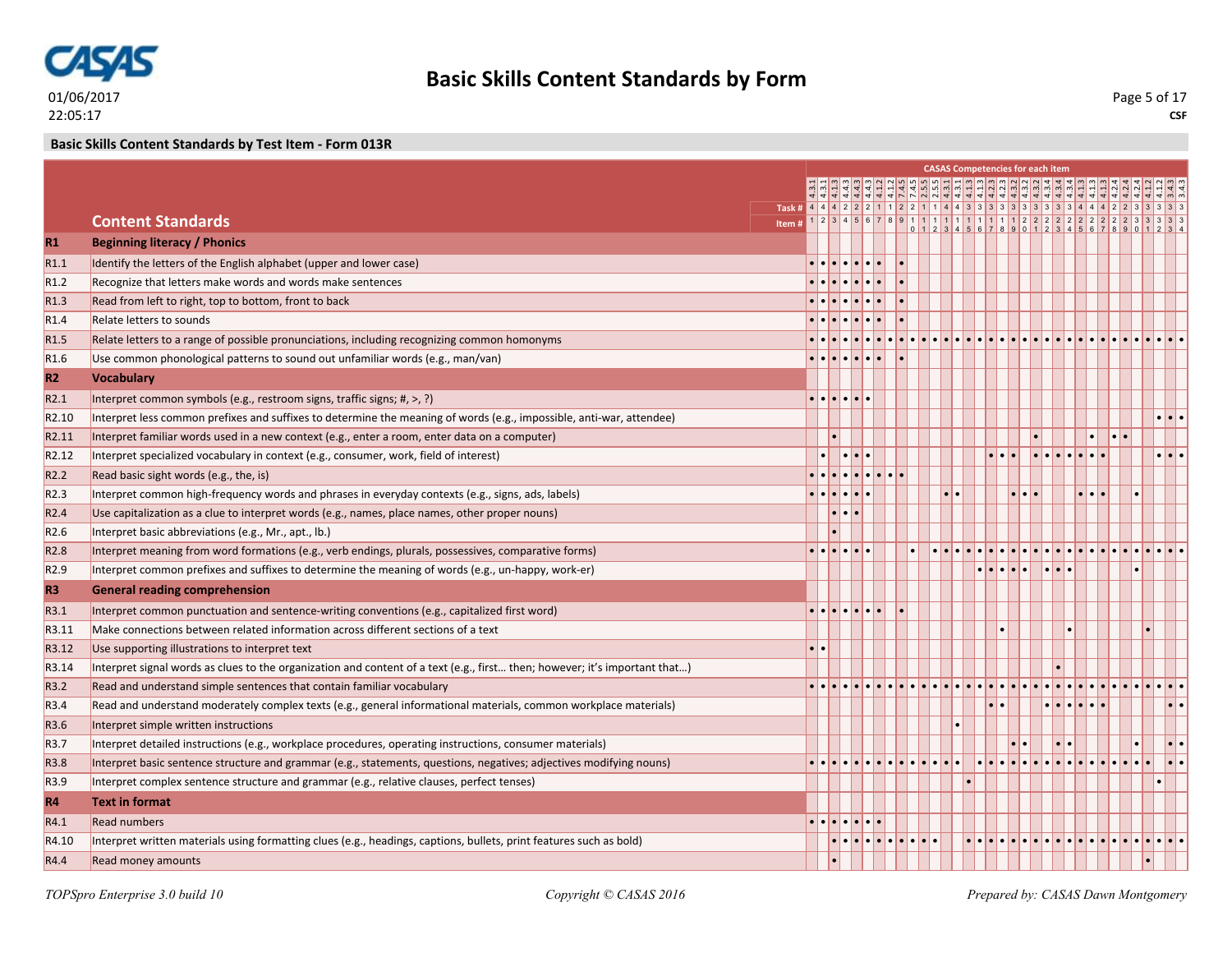

### **Basic Skills Content Standards by Test Item - Form 013R**

|                  |                                                                                                                                                                      |                                                              |  |                         |                       |  |  | <b>CASAS Competencies for each item</b> |  |  |        |  |
|------------------|----------------------------------------------------------------------------------------------------------------------------------------------------------------------|--------------------------------------------------------------|--|-------------------------|-----------------------|--|--|-----------------------------------------|--|--|--------|--|
|                  |                                                                                                                                                                      |                                                              |  |                         |                       |  |  |                                         |  |  |        |  |
|                  |                                                                                                                                                                      | $1$ Task # 4 4 4 2 2 2 1 1 2 2 1 1 4 4 3 3 3 3 3 3 3 3 3 3 4 |  |                         |                       |  |  |                                         |  |  |        |  |
|                  | <b>Content Standards</b>                                                                                                                                             |                                                              |  |                         |                       |  |  |                                         |  |  |        |  |
|                  |                                                                                                                                                                      | Item#                                                        |  |                         |                       |  |  |                                         |  |  |        |  |
| R4.6             | Interpret simple forms (e.g., appointment sign-in sheet, class registration)                                                                                         |                                                              |  |                         | $  \bullet   \bullet$ |  |  |                                         |  |  |        |  |
| R4.7             | Interpret complex forms (e.g., rental, insurance, pay statements)                                                                                                    |                                                              |  |                         |                       |  |  |                                         |  |  | lo I e |  |
| R4.9             | Interpret maps, diagrams, and graphs                                                                                                                                 |                                                              |  | $\bullet\bullet\bullet$ |                       |  |  |                                         |  |  |        |  |
| <b>R5</b>        | <b>Reference materials</b>                                                                                                                                           |                                                              |  |                         |                       |  |  |                                         |  |  |        |  |
| R5.1             | Find a word or number in an alphabetical, numeric, or other ordered listing (e.g., telephone directory, list of part numbers)                                        |                                                              |  |                         |                       |  |  |                                         |  |  |        |  |
| R <sub>5.2</sub> | Locate information using an index or table of contents (e.g., of a book, manual, computer application help feature)                                                  |                                                              |  |                         |                       |  |  |                                         |  |  |        |  |
| R5.5             | Use a simplified dictionary or glossary                                                                                                                              |                                                              |  |                         |                       |  |  |                                         |  |  |        |  |
| R5.6             | Use a standard dictionary to distinguish between multiple meanings of a word                                                                                         |                                                              |  |                         |                       |  |  |                                         |  |  |        |  |
| <b>R6</b>        | <b>Reading strategies</b>                                                                                                                                            |                                                              |  |                         |                       |  |  |                                         |  |  |        |  |
| R6.1             | Predict the content of a text from title, pictures, type of material                                                                                                 |                                                              |  |                         |                       |  |  |                                         |  |  |        |  |
| R <sub>6.6</sub> | Use appropriate reading strategy (e.g., skimming, scanning, predicting, inferring) to understand content of unfamiliar material or specialized<br><i>information</i> |                                                              |  |                         |                       |  |  |                                         |  |  |        |  |
| <b>R7</b>        | <b>Reading and thinking skills</b>                                                                                                                                   |                                                              |  |                         |                       |  |  |                                         |  |  |        |  |
| R7.2             | Identify the main idea of a multi-paragraph text                                                                                                                     |                                                              |  |                         |                       |  |  |                                         |  |  |        |  |
| R7.6             | Paraphrase information                                                                                                                                               |                                                              |  |                         |                       |  |  |                                         |  |  |        |  |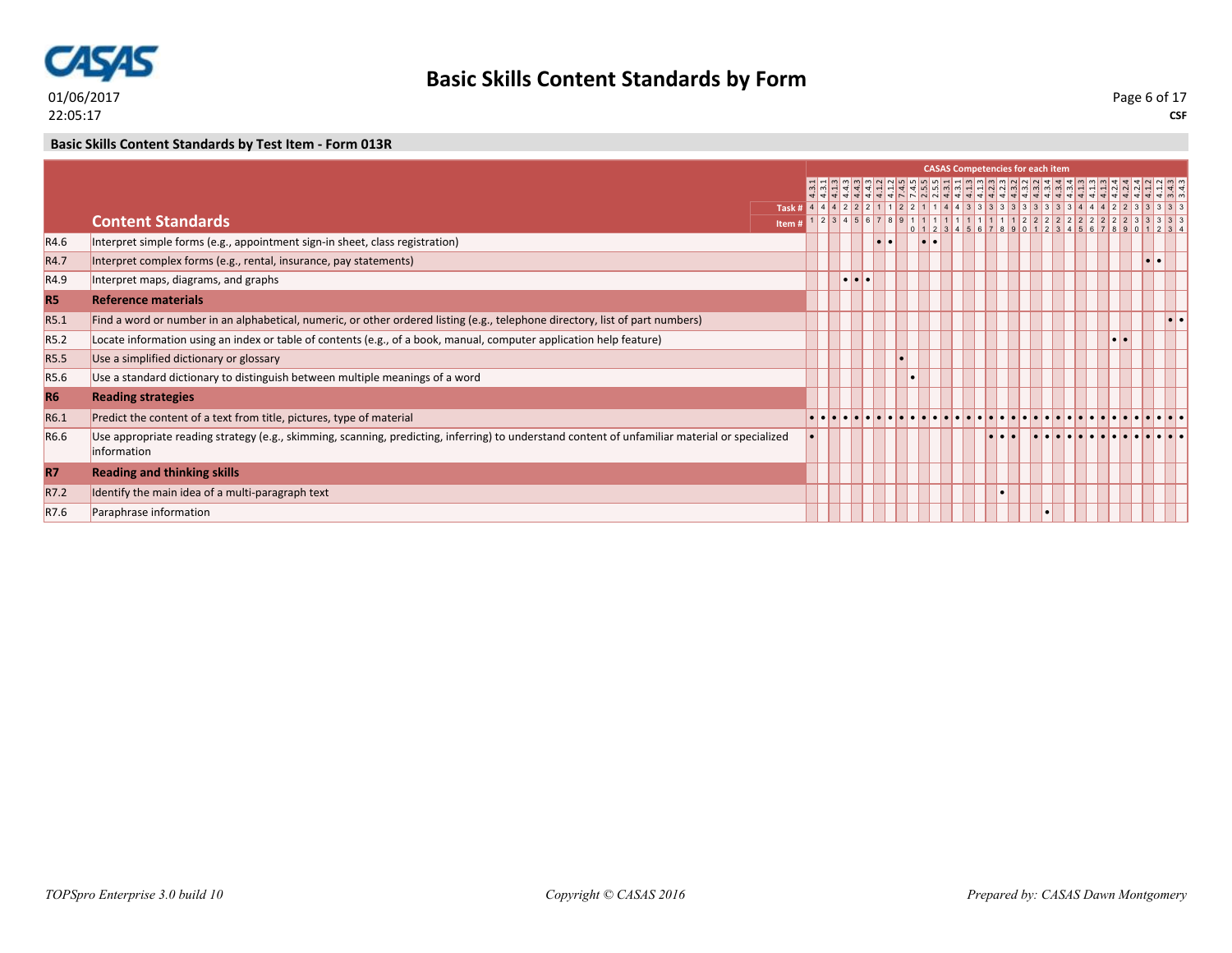

**Basic Skills Content Standards by Test Item - Form 014R**

|                   |                                                                                                                     |                |                                                                 |  |                                   |                                           |                                             | <b>CASAS Competencies for each item</b> |  |                       |                         |  |  |
|-------------------|---------------------------------------------------------------------------------------------------------------------|----------------|-----------------------------------------------------------------|--|-----------------------------------|-------------------------------------------|---------------------------------------------|-----------------------------------------|--|-----------------------|-------------------------|--|--|
|                   |                                                                                                                     |                |                                                                 |  |                                   |                                           |                                             |                                         |  |                       |                         |  |  |
|                   |                                                                                                                     | $\frac{1}{16}$ |                                                                 |  |                                   |                                           |                                             |                                         |  |                       |                         |  |  |
|                   | <b>Content Standards</b>                                                                                            | Item#          |                                                                 |  |                                   |                                           |                                             |                                         |  |                       |                         |  |  |
| R1                | <b>Beginning literacy / Phonics</b>                                                                                 |                |                                                                 |  |                                   |                                           |                                             |                                         |  |                       |                         |  |  |
| R1.1              | Identify the letters of the English alphabet (upper and lower case)                                                 |                | $ \bullet \bullet \bullet \bullet \bullet \bullet$              |  |                                   |                                           |                                             |                                         |  |                       |                         |  |  |
| R <sub>1.2</sub>  | Recognize that letters make words and words make sentences                                                          |                | $  \bullet   \bullet   \bullet   \bullet   \bullet   \bullet$   |  |                                   |                                           |                                             |                                         |  |                       |                         |  |  |
| R <sub>1.3</sub>  | Read from left to right, top to bottom, front to back                                                               |                | $  \bullet   \bullet   \bullet   \bullet   \bullet   \bullet$   |  |                                   |                                           |                                             |                                         |  |                       |                         |  |  |
| R <sub>1.4</sub>  | Relate letters to sounds                                                                                            |                | $  \bullet   \bullet   \bullet   \bullet   \bullet   \bullet$   |  |                                   |                                           |                                             |                                         |  |                       |                         |  |  |
| R <sub>1.5</sub>  | Relate letters to a range of possible pronunciations, including recognizing common homonyms                         |                |                                                                 |  |                                   |                                           | $  \bullet   \bullet   \bullet   \bullet  $ |                                         |  |                       |                         |  |  |
| R <sub>1.6</sub>  | Use common phonological patterns to sound out unfamiliar words (e.g., man/van)                                      |                | $  \bullet   \bullet   \bullet   \bullet   \bullet   \bullet  $ |  |                                   |                                           |                                             |                                         |  |                       |                         |  |  |
| R2                | <b>Vocabulary</b>                                                                                                   |                |                                                                 |  |                                   |                                           |                                             |                                         |  |                       |                         |  |  |
| R <sub>2.12</sub> | Interpret specialized vocabulary in context (e.g., consumer, work, field of interest)                               |                |                                                                 |  |                                   |                                           |                                             | $\bullet\bullet\bullet\bullet\bullet$   |  |                       | $\bullet\bullet\bullet$ |  |  |
| R <sub>2.2</sub>  | Read basic sight words (e.g., the, is)                                                                              |                | $  \bullet   \bullet   \bullet   \bullet   \bullet   \bullet  $ |  |                                   |                                           |                                             |                                         |  |                       |                         |  |  |
| R <sub>2.3</sub>  | Interpret common high-frequency words and phrases in everyday contexts (e.g., signs, ads, labels)                   |                | $  \bullet   \bullet   \bullet   \bullet  $                     |  |                                   |                                           |                                             |                                         |  |                       |                         |  |  |
| R <sub>2.4</sub>  | Use capitalization as a clue to interpret words (e.g., names, place names, other proper nouns)                      |                | $  \bullet   \bullet$                                           |  |                                   |                                           |                                             |                                         |  |                       |                         |  |  |
| R <sub>2.5</sub>  | Interpret contractions                                                                                              |                |                                                                 |  |                                   |                                           |                                             |                                         |  |                       |                         |  |  |
| R <sub>2.8</sub>  | Interpret meaning from word formations (e.g., verb endings, plurals, possessives, comparative forms)                |                |                                                                 |  |                                   | $\bullet \bullet \bullet \bullet$         |                                             |                                         |  |                       |                         |  |  |
| R <sub>2.9</sub>  | Interpret common prefixes and suffixes to determine the meaning of words (e.g., un-happy, work-er)                  | $\bullet$      |                                                                 |  |                                   |                                           |                                             |                                         |  |                       |                         |  |  |
| <b>R3</b>         | <b>General reading comprehension</b>                                                                                |                |                                                                 |  |                                   |                                           |                                             |                                         |  |                       |                         |  |  |
| R3.1              | Interpret common punctuation and sentence-writing conventions (e.g., capitalized first word)                        |                | $  \cdot   \cdot   \cdot   \cdot  $                             |  |                                   |                                           |                                             |                                         |  |                       |                         |  |  |
| R3.10             | Follow pronoun references within a text (e.g., Ms. Smith she; This is important.)                                   |                |                                                                 |  |                                   |                                           |                                             |                                         |  |                       |                         |  |  |
| R3.11             | Make connections between related information across different sections of a text                                    |                |                                                                 |  |                                   |                                           |                                             |                                         |  |                       |                         |  |  |
| R3.12             | Use supporting illustrations to interpret text                                                                      |                |                                                                 |  |                                   |                                           |                                             |                                         |  | $  \bullet   \bullet$ |                         |  |  |
| R3.15             | Interpret idioms and collocations from context                                                                      |                |                                                                 |  |                                   |                                           |                                             |                                         |  |                       |                         |  |  |
| R3.2              | Read and understand simple sentences that contain familiar vocabulary                                               |                |                                                                 |  |                                   |                                           |                                             |                                         |  |                       |                         |  |  |
| R <sub>3.4</sub>  | Read and understand moderately complex texts (e.g., general informational materials, common workplace materials)    |                |                                                                 |  |                                   |                                           |                                             | $\bullet\bullet\bullet\bullet\bullet$   |  |                       |                         |  |  |
| R3.6              | Interpret simple written instructions                                                                               |                | $  \cdot   \cdot   \cdot  $                                     |  |                                   |                                           |                                             |                                         |  |                       |                         |  |  |
| R <sub>3.7</sub>  | Interpret detailed instructions (e.g., workplace procedures, operating instructions, consumer materials)            |                |                                                                 |  |                                   | $\cdot \cdot \cdot$                       |                                             | $\cdot \cdot \cdot \cdot$               |  |                       |                         |  |  |
| R3.8              | Interpret basic sentence structure and grammar (e.g., statements, questions, negatives; adjectives modifying nouns) |                |                                                                 |  |                                   | $\bullet \bullet \bullet \bullet \bullet$ |                                             |                                         |  |                       |                         |  |  |
| R4                | <b>Text in format</b>                                                                                               |                |                                                                 |  |                                   |                                           |                                             |                                         |  |                       |                         |  |  |
| R4.1              | <b>Read numbers</b>                                                                                                 |                | $ \bullet \bullet \bullet \bullet$                              |  |                                   |                                           |                                             |                                         |  |                       |                         |  |  |
| R4.10             | Interpret written materials using formatting clues (e.g., headings, captions, bullets, print features such as bold) |                | <b>.</b> .                                                      |  | $  \bullet   \bullet   \bullet  $ | <u>   .   .   .</u>                       |                                             | <u>.</u>                                |  |                       |                         |  |  |
| R4.3              | <b>Read dates</b>                                                                                                   |                |                                                                 |  |                                   |                                           |                                             |                                         |  |                       |                         |  |  |
| R4.6              | Interpret simple forms (e.g., appointment sign-in sheet, class registration)                                        |                |                                                                 |  |                                   |                                           |                                             |                                         |  |                       |                         |  |  |
| R4.8              | Interpret information in charts and tables (e.g., bus schedules)                                                    |                | $  \cdot   \cdot$                                               |  |                                   |                                           |                                             |                                         |  |                       |                         |  |  |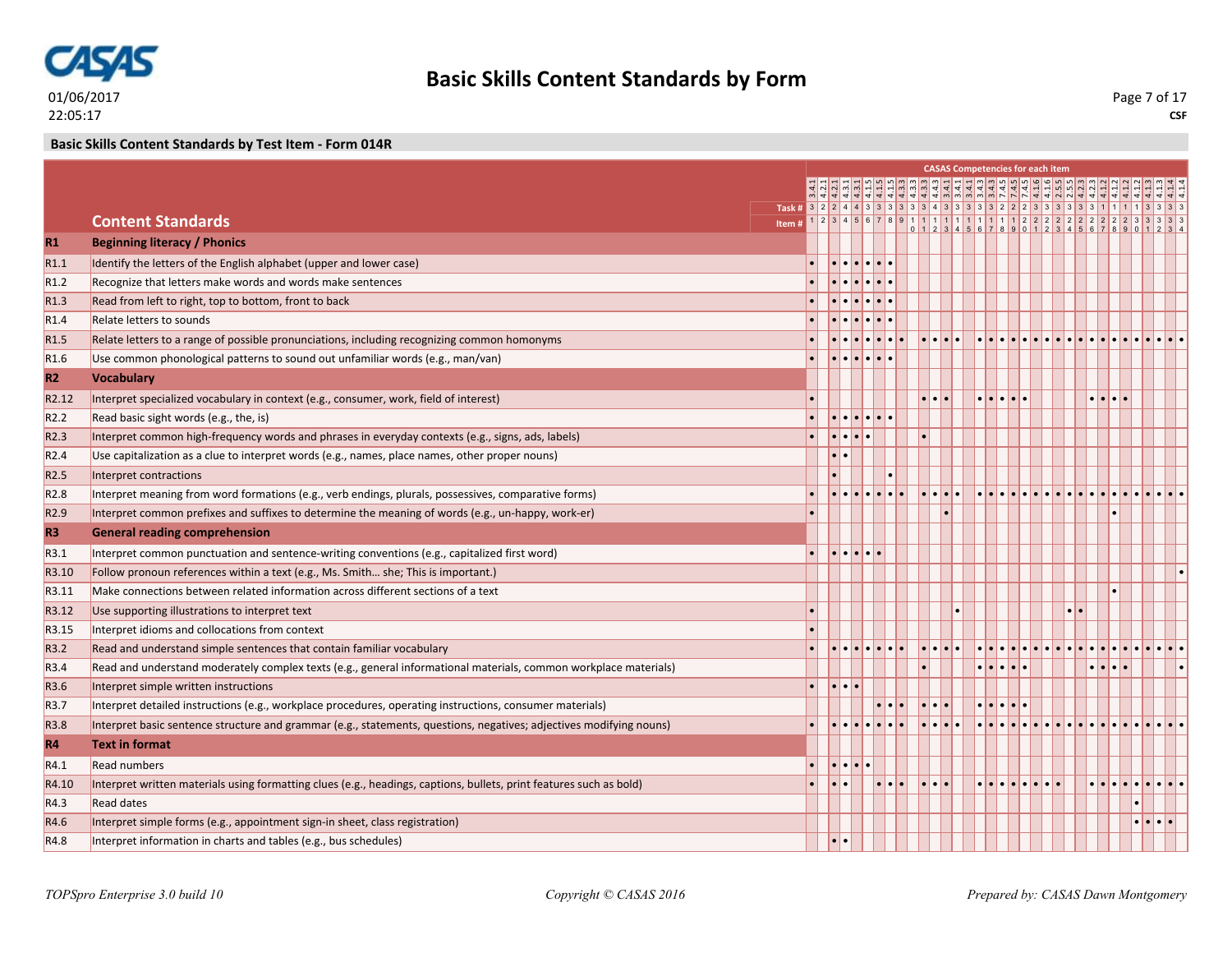

**CSF** Page 8 of 17

### **Basic Skills Content Standards by Test Item - Form 014R**

|                  |                                                                                                                                                                |        |                                                                   |  |  |  | <b>CASAS Competencies for each item</b> |  |  |                                |  |  |
|------------------|----------------------------------------------------------------------------------------------------------------------------------------------------------------|--------|-------------------------------------------------------------------|--|--|--|-----------------------------------------|--|--|--------------------------------|--|--|
|                  |                                                                                                                                                                |        |                                                                   |  |  |  | 444444444444444444444444                |  |  |                                |  |  |
|                  |                                                                                                                                                                |        |                                                                   |  |  |  |                                         |  |  |                                |  |  |
|                  | <b>Content Standards</b>                                                                                                                                       | Item # | 1   2   3   4   5   6   7   8   9   1   1   1   1   1   1   1   1 |  |  |  |                                         |  |  |                                |  |  |
| <b>R5</b>        | <b>Reference materials</b>                                                                                                                                     |        |                                                                   |  |  |  |                                         |  |  |                                |  |  |
| R <sub>5.3</sub> | Locate information organized in groups or categories (e.g., in a department directory, catalog, on a web page)                                                 |        |                                                                   |  |  |  |                                         |  |  |                                |  |  |
| R <sub>5.6</sub> | Use a standard dictionary to distinguish between multiple meanings of a word                                                                                   |        |                                                                   |  |  |  |                                         |  |  |                                |  |  |
| <b>R6</b>        | <b>Reading strategies</b>                                                                                                                                      |        |                                                                   |  |  |  |                                         |  |  |                                |  |  |
| R6.1             | Predict the content of a text from title, pictures, type of material                                                                                           |        | .                                                                 |  |  |  |                                         |  |  |                                |  |  |
| R <sub>6.6</sub> | Use appropriate reading strategy (e.g., skimming, scanning, predicting, inferring) to understand content of unfamiliar material or specialized<br>linformation |        |                                                                   |  |  |  | .                                       |  |  | $\bullet\bullet\bullet\bullet$ |  |  |
| <b>R7</b>        | <b>Reading and thinking skills</b>                                                                                                                             |        |                                                                   |  |  |  |                                         |  |  |                                |  |  |
| R7.2             | Identify the main idea of a multi-paragraph text                                                                                                               |        |                                                                   |  |  |  |                                         |  |  |                                |  |  |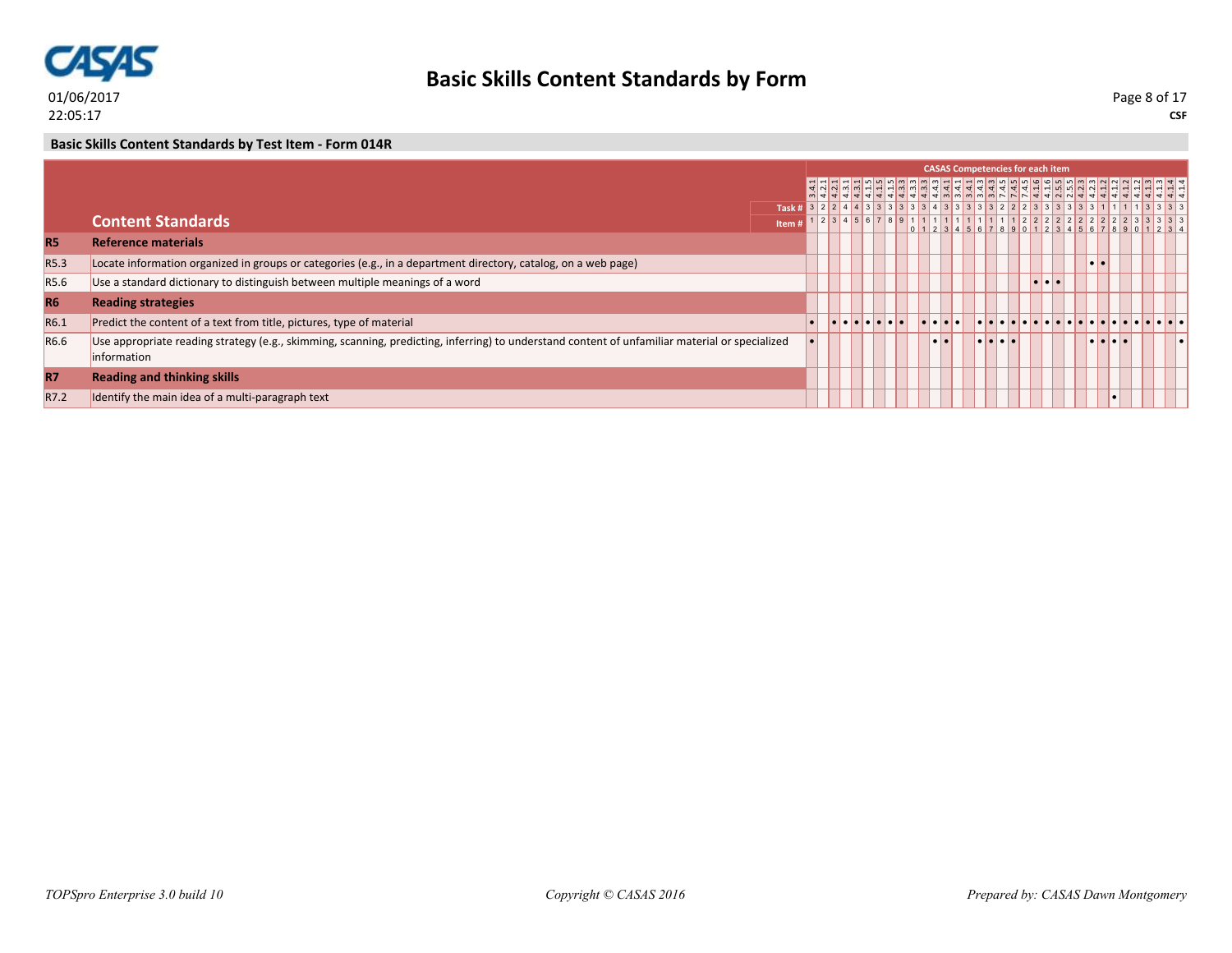

**Basic Skills Content Standards by Test Item - Form 015R**

|                   |                                                                                                                                                               |  |                     |                  |                         |                                       |                                                                                       |  |                                   | <b>CASAS Competencies for each item</b> |                                                                                                                                    |                 |                                             |  |
|-------------------|---------------------------------------------------------------------------------------------------------------------------------------------------------------|--|---------------------|------------------|-------------------------|---------------------------------------|---------------------------------------------------------------------------------------|--|-----------------------------------|-----------------------------------------|------------------------------------------------------------------------------------------------------------------------------------|-----------------|---------------------------------------------|--|
|                   |                                                                                                                                                               |  |                     |                  |                         |                                       |                                                                                       |  |                                   |                                         | أمارة إشاشا أمارة المناط أماما أماله إله أما أما ها من أما من أما أما أما أما أما أما<br> 의의의원 이상 이상 이상 이상 이상 이상 이상 이상 이상 이상 이상 이상 |                 |                                             |  |
|                   |                                                                                                                                                               |  |                     |                  |                         |                                       |                                                                                       |  |                                   |                                         |                                                                                                                                    |                 |                                             |  |
|                   | <b>Content Standards</b>                                                                                                                                      |  |                     |                  |                         |                                       |                                                                                       |  |                                   |                                         |                                                                                                                                    |                 |                                             |  |
| R1                | <b>Beginning literacy / Phonics</b>                                                                                                                           |  |                     |                  |                         |                                       |                                                                                       |  |                                   |                                         |                                                                                                                                    |                 |                                             |  |
| R <sub>1.5</sub>  | Relate letters to a range of possible pronunciations, including recognizing common homonyms                                                                   |  |                     |                  |                         |                                       |                                                                                       |  |                                   |                                         |                                                                                                                                    |                 |                                             |  |
| R2                | <b>Vocabulary</b>                                                                                                                                             |  |                     |                  |                         |                                       |                                                                                       |  |                                   |                                         |                                                                                                                                    |                 |                                             |  |
| R <sub>2.10</sub> | Interpret less common prefixes and suffixes to determine the meaning of words (e.g., impossible, anti-war, attendee)                                          |  |                     |                  |                         |                                       |                                                                                       |  |                                   |                                         |                                                                                                                                    |                 |                                             |  |
| R <sub>2.11</sub> | Interpret familiar words used in a new context (e.g., enter a room, enter data on a computer)                                                                 |  |                     |                  | $  \bullet   \bullet  $ |                                       |                                                                                       |  |                                   |                                         |                                                                                                                                    |                 |                                             |  |
| R <sub>2.12</sub> | Interpret specialized vocabulary in context (e.g., consumer, work, field of interest)                                                                         |  |                     |                  |                         | $\bullet\bullet\bullet\bullet\bullet$ |                                                                                       |  |                                   |                                         |                                                                                                                                    |                 | $  \bullet   \bullet   \bullet   \bullet  $ |  |
| R <sub>2.6</sub>  | Interpret basic abbreviations (e.g., Mr., apt., lb.)                                                                                                          |  |                     | $\bullet\bullet$ |                         |                                       |                                                                                       |  |                                   |                                         |                                                                                                                                    |                 |                                             |  |
| R <sub>2.7</sub>  | Interpret abbreviations in specialized contexts (e.g., tsp., bnfts.)                                                                                          |  |                     |                  |                         |                                       |                                                                                       |  |                                   |                                         |                                                                                                                                    |                 |                                             |  |
| R <sub>2.8</sub>  | Interpret meaning from word formations (e.g., verb endings, plurals, possessives, comparative forms)                                                          |  |                     |                  |                         |                                       |                                                                                       |  |                                   |                                         |                                                                                                                                    |                 |                                             |  |
| R <sub>2.9</sub>  | Interpret common prefixes and suffixes to determine the meaning of words (e.g., un-happy, work-er)                                                            |  |                     |                  |                         |                                       | $\begin{array}{c c c c c c} \hline \bullet & \bullet & \bullet & \bullet \end{array}$ |  |                                   |                                         |                                                                                                                                    |                 |                                             |  |
| R <sub>3</sub>    | <b>General reading comprehension</b>                                                                                                                          |  |                     |                  |                         |                                       |                                                                                       |  |                                   |                                         |                                                                                                                                    |                 |                                             |  |
| R3.10             | Follow pronoun references within a text (e.g., Ms. Smith she; This is important.)                                                                             |  | $\cdot \cdot \cdot$ |                  |                         |                                       |                                                                                       |  |                                   |                                         |                                                                                                                                    |                 |                                             |  |
| R3.14             | Interpret signal words as clues to the organization and content of a text (e.g., first then; however; it's important that)                                    |  |                     |                  |                         |                                       |                                                                                       |  |                                   |                                         |                                                                                                                                    |                 |                                             |  |
| R3.2              | Read and understand simple sentences that contain familiar vocabulary                                                                                         |  |                     |                  |                         |                                       |                                                                                       |  |                                   |                                         |                                                                                                                                    |                 |                                             |  |
| R3.4              | Read and understand moderately complex texts (e.g., general informational materials, common workplace materials)                                              |  |                     |                  |                         |                                       |                                                                                       |  |                                   |                                         |                                                                                                                                    | $\cdot$ $\cdot$ |                                             |  |
| R3.7              | Interpret detailed instructions (e.g., workplace procedures, operating instructions, consumer materials)                                                      |  |                     |                  |                         |                                       |                                                                                       |  |                                   |                                         |                                                                                                                                    |                 |                                             |  |
| R3.8              | Interpret basic sentence structure and grammar (e.g., statements, questions, negatives; adjectives modifying nouns)                                           |  |                     |                  |                         |                                       |                                                                                       |  |                                   |                                         |                                                                                                                                    |                 |                                             |  |
| R <sub>3.9</sub>  | Interpret complex sentence structure and grammar (e.g., relative clauses, perfect tenses)                                                                     |  |                     |                  |                         |                                       |                                                                                       |  |                                   |                                         |                                                                                                                                    |                 |                                             |  |
| <b>R4</b>         | <b>Text in format</b>                                                                                                                                         |  |                     |                  |                         |                                       |                                                                                       |  |                                   |                                         |                                                                                                                                    |                 |                                             |  |
| R4.10             | Interpret written materials using formatting clues (e.g., headings, captions, bullets, print features such as bold)                                           |  |                     |                  |                         |                                       |                                                                                       |  |                                   |                                         |                                                                                                                                    |                 |                                             |  |
| R4.5              | Read simple handwriting                                                                                                                                       |  |                     |                  |                         |                                       |                                                                                       |  |                                   |                                         |                                                                                                                                    |                 |                                             |  |
| R4.6              | Interpret simple forms (e.g., appointment sign-in sheet, class registration)                                                                                  |  |                     |                  |                         |                                       |                                                                                       |  |                                   |                                         |                                                                                                                                    |                 |                                             |  |
| R4.7              | Interpret complex forms (e.g., rental, insurance, pay statements)                                                                                             |  |                     |                  |                         |                                       | $\bullet$                                                                             |  |                                   |                                         |                                                                                                                                    |                 |                                             |  |
| R4.8              | Interpret information in charts and tables (e.g., bus schedules)                                                                                              |  |                     |                  |                         | $\cdot \cdot \cdot \cdot \cdot$       |                                                                                       |  | $  \bullet   \bullet   \bullet  $ |                                         |                                                                                                                                    |                 |                                             |  |
| R4.9              | Interpret maps, diagrams, and graphs                                                                                                                          |  |                     | $\cdot$ $\cdot$  |                         |                                       |                                                                                       |  |                                   |                                         |                                                                                                                                    |                 |                                             |  |
| <b>R5</b>         | <b>Reference materials</b>                                                                                                                                    |  |                     |                  |                         |                                       |                                                                                       |  |                                   |                                         |                                                                                                                                    |                 |                                             |  |
| R5.1              | Find a word or number in an alphabetical, numeric, or other ordered listing (e.g., telephone directory, list of part numbers)                                 |  |                     |                  |                         | $\cdot\cdot\cdot$                     |                                                                                       |  |                                   |                                         |                                                                                                                                    |                 |                                             |  |
| R <sub>5.3</sub>  | Locate information organized in groups or categories (e.g., in a department directory, catalog, on a web page)                                                |  |                     |                  |                         | $\bullet\bullet\bullet$               |                                                                                       |  |                                   |                                         |                                                                                                                                    |                 |                                             |  |
| R <sub>6</sub>    | <b>Reading strategies</b>                                                                                                                                     |  |                     |                  |                         |                                       |                                                                                       |  |                                   |                                         |                                                                                                                                    |                 |                                             |  |
| R6.1              | Predict the content of a text from title, pictures, type of material                                                                                          |  |                     |                  |                         |                                       |                                                                                       |  |                                   |                                         |                                                                                                                                    |                 |                                             |  |
| R6.6              | Use appropriate reading strategy (e.g., skimming, scanning, predicting, inferring) to understand content of unfamiliar material or<br>specialized information |  |                     |                  |                         |                                       |                                                                                       |  |                                   |                                         |                                                                                                                                    |                 |                                             |  |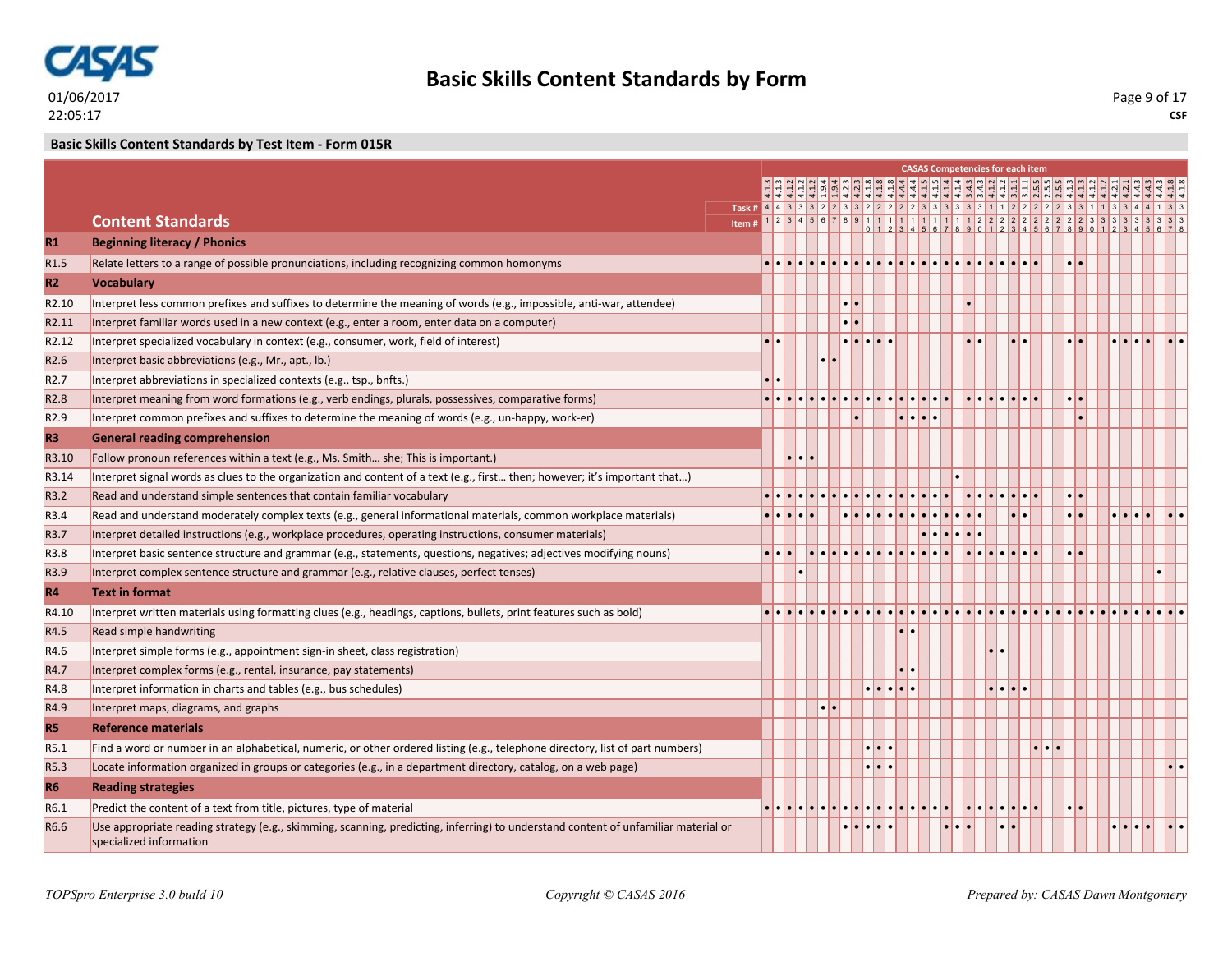

**CSF** Page 10 of 17

**Basic Skills Content Standards by Test Item - Form 015R**

|           |                                                       |       |                   |  |  |  |  | <b>CASAS Competencies for each item</b> |  |  |  |                                 |  |
|-----------|-------------------------------------------------------|-------|-------------------|--|--|--|--|-----------------------------------------|--|--|--|---------------------------------|--|
|           |                                                       |       |                   |  |  |  |  |                                         |  |  |  |                                 |  |
|           |                                                       | Task  |                   |  |  |  |  |                                         |  |  |  | 2 2 2 2 2 3 3 1 1 3 3 4 4 1 3 3 |  |
|           | <b>Content Standards</b>                              | Item# | 2 3 4 5 6 7 8 9 1 |  |  |  |  |                                         |  |  |  |                                 |  |
| <b>R7</b> | <b>Reading and thinking skills</b>                    |       |                   |  |  |  |  |                                         |  |  |  |                                 |  |
| R7.8      | Make inferences and draw conclusions from simple text |       |                   |  |  |  |  |                                         |  |  |  |                                 |  |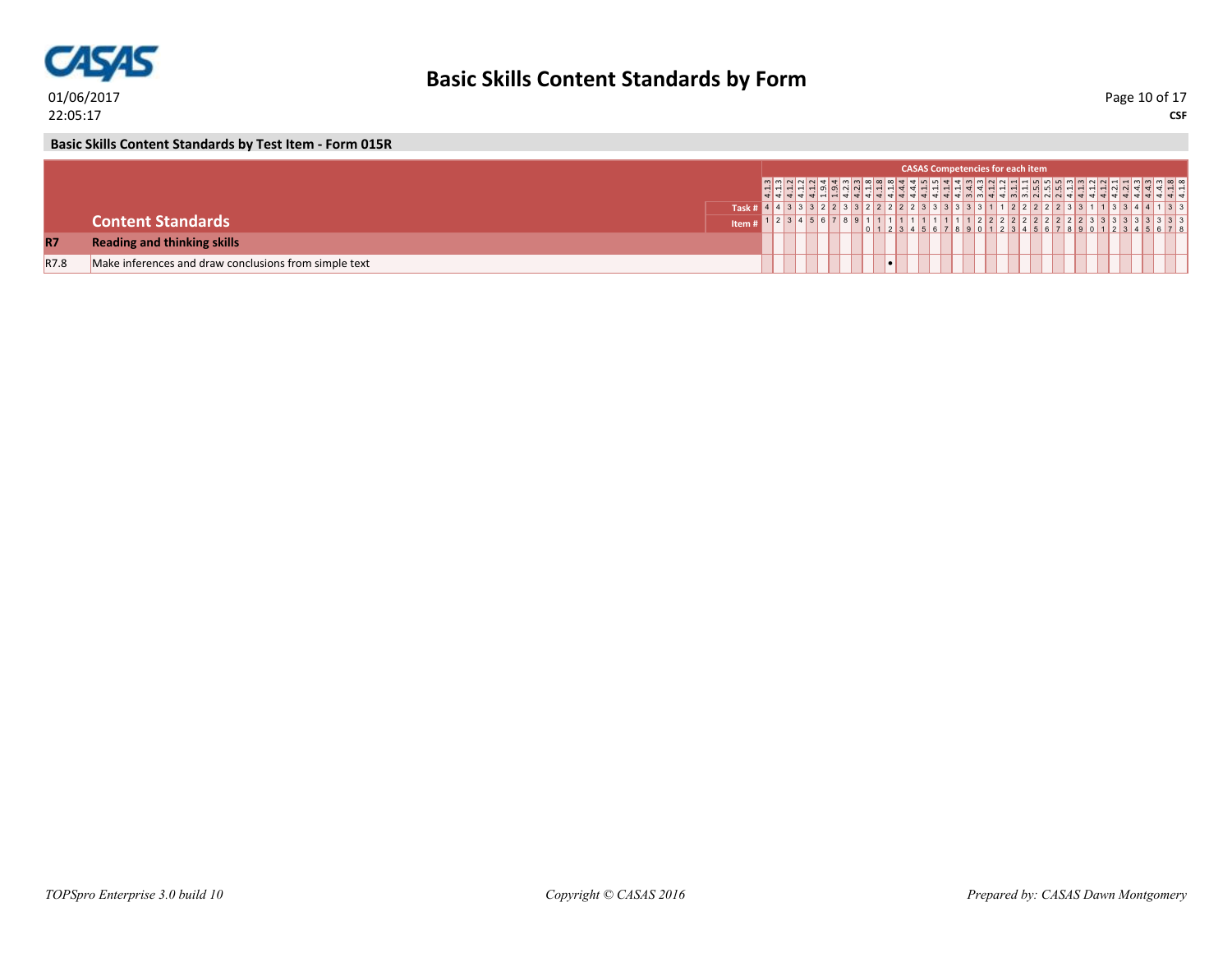

### **Basic Skills Content Standards by Test Item - Form 016R**

|                   |                                                                                                                                                               |                                                                                        |            |                                           |                              |                  |  |  |   | <b>CASAS Competencies for each item</b> |  |       |  |  |
|-------------------|---------------------------------------------------------------------------------------------------------------------------------------------------------------|----------------------------------------------------------------------------------------|------------|-------------------------------------------|------------------------------|------------------|--|--|---|-----------------------------------------|--|-------|--|--|
|                   |                                                                                                                                                               |                                                                                        |            |                                           |                              |                  |  |  |   |                                         |  |       |  |  |
|                   |                                                                                                                                                               | Task # 4 4 3 3 3 3 3 3 3 3 3 3 2 2 3 3 2 2 1 1 1 3 3 4 4 3 3 3 3 2 2 3 3 1 1 2 2 2 2 2 |            |                                           |                              |                  |  |  |   |                                         |  |       |  |  |
|                   | <b>Content Standards</b>                                                                                                                                      | Item#                                                                                  |            |                                           |                              |                  |  |  |   |                                         |  |       |  |  |
| R1                | <b>Beginning literacy / Phonics</b>                                                                                                                           |                                                                                        |            |                                           |                              |                  |  |  |   |                                         |  |       |  |  |
| R <sub>1.5</sub>  | Relate letters to a range of possible pronunciations, including recognizing common homonyms                                                                   |                                                                                        |            |                                           |                              |                  |  |  |   |                                         |  |       |  |  |
| R <sub>2</sub>    | <b>Vocabulary</b>                                                                                                                                             |                                                                                        |            |                                           |                              |                  |  |  |   |                                         |  |       |  |  |
| R <sub>2.10</sub> | Interpret less common prefixes and suffixes to determine the meaning of words (e.g., impossible, anti-war, attendee)                                          |                                                                                        |            |                                           |                              |                  |  |  |   |                                         |  |       |  |  |
| R <sub>2.12</sub> | Interpret specialized vocabulary in context (e.g., consumer, work, field of interest)                                                                         |                                                                                        |            |                                           |                              |                  |  |  |   |                                         |  |       |  |  |
| R <sub>2.6</sub>  | Interpret basic abbreviations (e.g., Mr., apt., lb.)                                                                                                          |                                                                                        |            |                                           |                              |                  |  |  | . |                                         |  |       |  |  |
| R <sub>2.8</sub>  | Interpret meaning from word formations (e.g., verb endings, plurals, possessives, comparative forms)                                                          |                                                                                        |            |                                           |                              |                  |  |  |   |                                         |  |       |  |  |
| R <sub>2.9</sub>  | Interpret common prefixes and suffixes to determine the meaning of words (e.g., un-happy, work-er)                                                            |                                                                                        |            |                                           |                              |                  |  |  |   |                                         |  |       |  |  |
| R3                | <b>General reading comprehension</b>                                                                                                                          |                                                                                        |            |                                           |                              |                  |  |  |   |                                         |  |       |  |  |
| R3.10             | Follow pronoun references within a text (e.g., Ms. Smith she; This is important.)                                                                             |                                                                                        |            | $\bullet \bullet \bullet \bullet \bullet$ |                              |                  |  |  |   |                                         |  |       |  |  |
| R3.11             | Make connections between related information across different sections of a text                                                                              |                                                                                        |            |                                           |                              |                  |  |  |   |                                         |  |       |  |  |
| R3.13             | Use contextual clues to determine the meaning of words and phrases (e.g., Save \$10 on your next purchase.)                                                   |                                                                                        |            |                                           |                              |                  |  |  |   |                                         |  |       |  |  |
| R3.2              | Read and understand simple sentences that contain familiar vocabulary                                                                                         |                                                                                        |            |                                           |                              |                  |  |  |   |                                         |  |       |  |  |
| R3.4              | Read and understand moderately complex texts (e.g., general informational materials, common workplace materials)                                              |                                                                                        |            |                                           |                              |                  |  |  |   |                                         |  |       |  |  |
| R3.7              | Interpret detailed instructions (e.g., workplace procedures, operating instructions, consumer materials)                                                      |                                                                                        |            |                                           |                              | $\bullet\bullet$ |  |  |   |                                         |  |       |  |  |
| R3.8              | Interpret basic sentence structure and grammar (e.g., statements, questions, negatives; adjectives modifying nouns)                                           |                                                                                        |            |                                           |                              |                  |  |  |   |                                         |  |       |  |  |
| R3.9              | Interpret complex sentence structure and grammar (e.g., relative clauses, perfect tenses)                                                                     |                                                                                        |            |                                           |                              |                  |  |  |   |                                         |  |       |  |  |
| <b>R4</b>         | <b>Text in format</b>                                                                                                                                         |                                                                                        |            |                                           |                              |                  |  |  |   |                                         |  |       |  |  |
| R4.10             | Interpret written materials using formatting clues (e.g., headings, captions, bullets, print features such as bold)                                           |                                                                                        |            |                                           |                              |                  |  |  |   |                                         |  |       |  |  |
| R4.4              | Read money amounts                                                                                                                                            |                                                                                        |            |                                           |                              |                  |  |  |   |                                         |  |       |  |  |
| R4.5              | Read simple handwriting                                                                                                                                       |                                                                                        |            |                                           |                              |                  |  |  |   |                                         |  |       |  |  |
| R4.8              | Interpret information in charts and tables (e.g., bus schedules)                                                                                              |                                                                                        |            |                                           |                              |                  |  |  |   |                                         |  |       |  |  |
| <b>R5</b>         | <b>Reference materials</b>                                                                                                                                    |                                                                                        |            |                                           |                              |                  |  |  |   |                                         |  |       |  |  |
| R <sub>5.2</sub>  | Locate information using an index or table of contents (e.g., of a book, manual, computer application help feature)                                           |                                                                                        |            |                                           |                              |                  |  |  |   |                                         |  |       |  |  |
| <b>R6</b>         | <b>Reading strategies</b>                                                                                                                                     |                                                                                        |            |                                           |                              |                  |  |  |   |                                         |  |       |  |  |
| R6.1              | Predict the content of a text from title, pictures, type of material                                                                                          |                                                                                        |            |                                           | <u>elelelelelelelelelele</u> |                  |  |  |   |                                         |  |       |  |  |
| R6.6              | Use appropriate reading strategy (e.g., skimming, scanning, predicting, inferring) to understand content of unfamiliar material or<br>specialized information |                                                                                        | ە اما ما م |                                           |                              |                  |  |  |   |                                         |  | lo lo |  |  |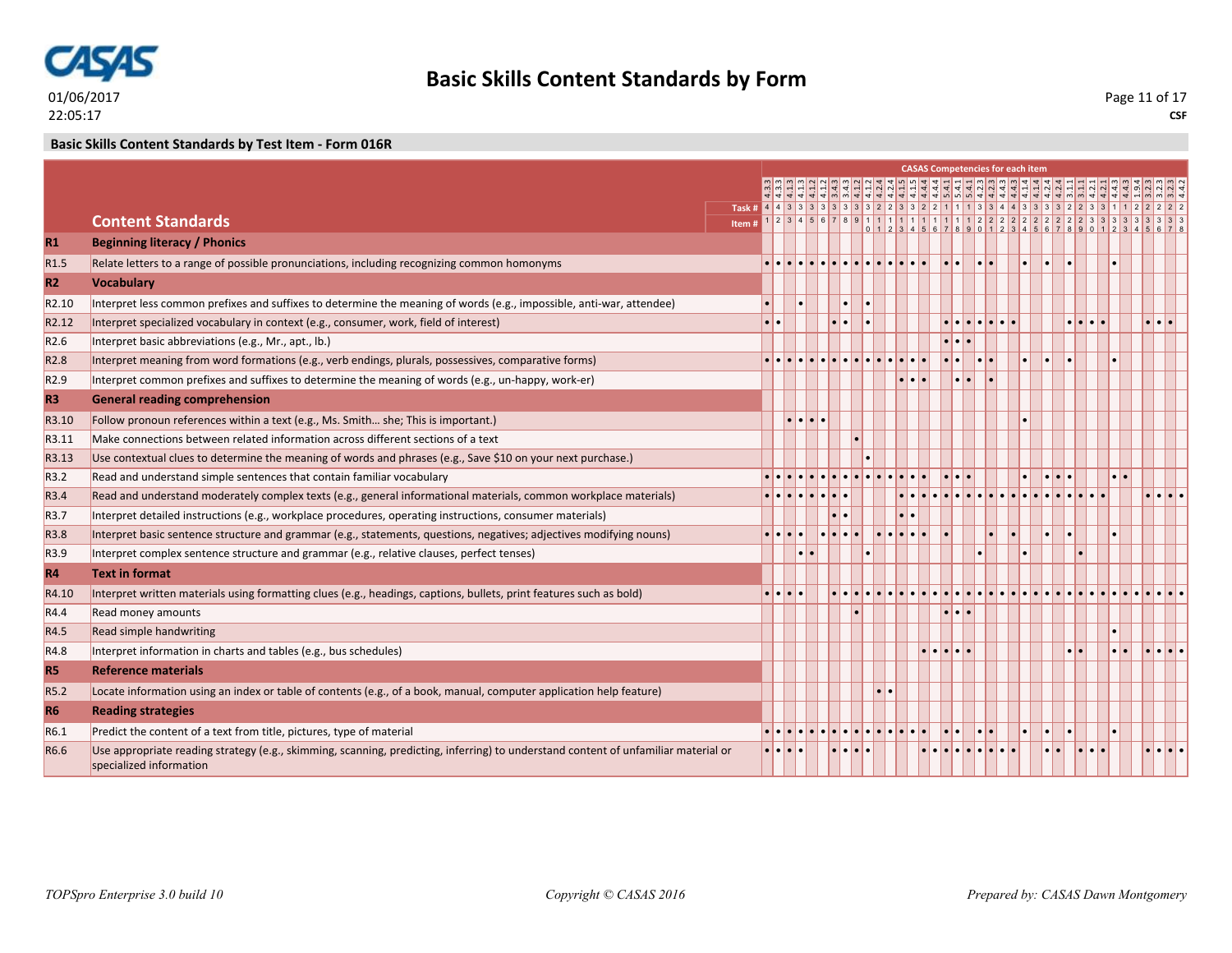

### **Basic Skills Content Standards by Test Item - Form 017R**

|                    |                                                                                                                                                |       |   |           |                          |                         |                         |                                    | <b>CASAS Competencies for each item</b> |                     |                                                                                                                                                                                                                                                                                                    |         |  |
|--------------------|------------------------------------------------------------------------------------------------------------------------------------------------|-------|---|-----------|--------------------------|-------------------------|-------------------------|------------------------------------|-----------------------------------------|---------------------|----------------------------------------------------------------------------------------------------------------------------------------------------------------------------------------------------------------------------------------------------------------------------------------------------|---------|--|
|                    |                                                                                                                                                |       |   |           |                          |                         |                         |                                    |                                         |                     | وأماما فاستواه والماه والماما فاخلفها والماها والمالية والمناسب<br>निक के बाद के साथ की बाद को दी है। बाद की बाद की बाद की बाद की बाद की बाद की बाद की बाद की बाद की बाद की बाद क<br>सिर्फ को को जी जी जी जी की बाद की जी जी की बाद की बाद की बाद की बाद की बाद की बाद की बाद की बाद की बाद की बाद |         |  |
|                    |                                                                                                                                                |       |   |           |                          |                         |                         |                                    |                                         |                     | Task # 3 3 3 3 3 3 3 3 2 2 2 2 3 3 3 2 2 2 3 3 3 3 3 3 3 3 3 3 3 3 4 2 3 3                                                                                                                                                                                                                         |         |  |
|                    | <b>Content Standards</b>                                                                                                                       | Item# |   |           |                          |                         |                         |                                    |                                         |                     |                                                                                                                                                                                                                                                                                                    |         |  |
| <b>R2</b>          | <b>Vocabulary</b>                                                                                                                              |       |   |           |                          |                         |                         |                                    |                                         |                     |                                                                                                                                                                                                                                                                                                    |         |  |
| R <sub>2.10</sub>  | Interpret less common prefixes and suffixes to determine the meaning of words (e.g., impossible, anti-war, attendee)                           |       |   |           | $\overline{\phantom{a}}$ |                         |                         |                                    |                                         |                     |                                                                                                                                                                                                                                                                                                    |         |  |
| R <sub>2.12</sub>  | Interpret specialized vocabulary in context (e.g., consumer, work, field of interest)                                                          |       |   |           |                          |                         |                         |                                    |                                         |                     |                                                                                                                                                                                                                                                                                                    |         |  |
| R <sub>3</sub>     | <b>General reading comprehension</b>                                                                                                           |       |   |           |                          |                         |                         |                                    |                                         |                     |                                                                                                                                                                                                                                                                                                    |         |  |
| R3.11              | Make connections between related information across different sections of a text                                                               |       |   |           |                          |                         |                         |                                    |                                         |                     |                                                                                                                                                                                                                                                                                                    |         |  |
| R <sub>3</sub> .12 | Use supporting illustrations to interpret text                                                                                                 |       |   |           |                          |                         |                         |                                    |                                         |                     | I.                                                                                                                                                                                                                                                                                                 | l . l . |  |
| R3.13              | Use contextual clues to determine the meaning of words and phrases (e.g., Save \$10 on your next purchase.)                                    |       |   |           |                          |                         |                         |                                    |                                         |                     |                                                                                                                                                                                                                                                                                                    |         |  |
| R3.14              | Interpret signal words as clues to the organization and content of a text (e.g., first then; however; it's important that)                     |       |   |           |                          |                         |                         |                                    |                                         |                     |                                                                                                                                                                                                                                                                                                    |         |  |
| R3.4               | Read and understand moderately complex texts (e.g., general informational materials, common workplace materials)                               |       | . |           |                          |                         |                         | $ \bullet \bullet \bullet \bullet$ |                                         |                     |                                                                                                                                                                                                                                                                                                    | l o l o |  |
| R <sub>3.5</sub>   | Read and understand complex texts (e.g., newspaper and magazine articles, technical materials, literature)                                     |       |   |           |                          |                         | $\bullet\bullet\bullet$ |                                    |                                         |                     |                                                                                                                                                                                                                                                                                                    |         |  |
| R <sub>3.7</sub>   | Interpret detailed instructions (e.g., workplace procedures, operating instructions, consumer materials)                                       |       |   |           | $\cdot$ $\cdot$ $\cdot$  |                         |                         |                                    | $\cdot \cdot \cdot$                     |                     | e le le le le                                                                                                                                                                                                                                                                                      |         |  |
| R <sub>3.9</sub>   | Interpret complex sentence structure and grammar (e.g., relative clauses, perfect tenses)                                                      |       |   |           |                          |                         |                         |                                    |                                         |                     |                                                                                                                                                                                                                                                                                                    |         |  |
| <b>R4</b>          | <b>Text in format</b>                                                                                                                          |       |   |           |                          |                         |                         |                                    |                                         |                     |                                                                                                                                                                                                                                                                                                    |         |  |
| R4.10              | Interpret written materials using formatting clues (e.g., headings, captions, bullets, print features such as bold)                            |       |   |           |                          |                         |                         |                                    |                                         |                     |                                                                                                                                                                                                                                                                                                    |         |  |
| R4.8               | Interpret information in charts and tables (e.g., bus schedules)                                                                               |       |   |           |                          |                         |                         |                                    | $\cdot \cdot \cdot$                     |                     |                                                                                                                                                                                                                                                                                                    |         |  |
| R4.9               | Interpret maps, diagrams, and graphs                                                                                                           |       |   |           |                          |                         |                         |                                    |                                         |                     |                                                                                                                                                                                                                                                                                                    |         |  |
| <b>R5</b>          | <b>Reference materials</b>                                                                                                                     |       |   |           |                          |                         |                         |                                    |                                         |                     |                                                                                                                                                                                                                                                                                                    |         |  |
| R5.3               | Locate information organized in groups or categories (e.g., in a department directory, catalog, on a web page)                                 |       |   |           |                          | $\bullet\bullet\bullet$ |                         |                                    |                                         |                     |                                                                                                                                                                                                                                                                                                    |         |  |
| <b>R6</b>          | <b>Reading strategies</b>                                                                                                                      |       |   |           |                          |                         |                         |                                    |                                         |                     |                                                                                                                                                                                                                                                                                                    |         |  |
| R6.1               | Predict the content of a text from title, pictures, type of material                                                                           |       |   |           |                          |                         |                         |                                    |                                         | $\cdot \cdot \cdot$ |                                                                                                                                                                                                                                                                                                    |         |  |
| R <sub>6.6</sub>   | Use appropriate reading strategy (e.g., skimming, scanning, predicting, inferring) to understand content of unfamiliar material or specialized |       |   |           |                          | <u>.</u>                |                         |                                    |                                         |                     |                                                                                                                                                                                                                                                                                                    |         |  |
|                    | information                                                                                                                                    |       |   |           |                          |                         |                         |                                    |                                         |                     |                                                                                                                                                                                                                                                                                                    |         |  |
| <b>R7</b>          | <b>Reading and thinking skills</b>                                                                                                             |       |   |           |                          |                         |                         |                                    |                                         |                     |                                                                                                                                                                                                                                                                                                    |         |  |
| R7.11              | Identify the writer, audience, and purpose of a text                                                                                           |       |   |           |                          |                         |                         |                                    |                                         |                     |                                                                                                                                                                                                                                                                                                    |         |  |
| R7.2               | Identify the main idea of a multi-paragraph text                                                                                               |       |   |           |                          |                         |                         |                                    |                                         |                     |                                                                                                                                                                                                                                                                                                    |         |  |
| R7.6               | Paraphrase information                                                                                                                         |       |   |           |                          |                         |                         |                                    |                                         |                     |                                                                                                                                                                                                                                                                                                    |         |  |
| R7.7               | Summarize a text                                                                                                                               |       |   |           |                          |                         |                         |                                    |                                         |                     |                                                                                                                                                                                                                                                                                                    |         |  |
| R7.9               | Make inferences and draw conclusions from complex text                                                                                         |       |   | $\bullet$ | •∣•                      |                         |                         |                                    |                                         |                     |                                                                                                                                                                                                                                                                                                    |         |  |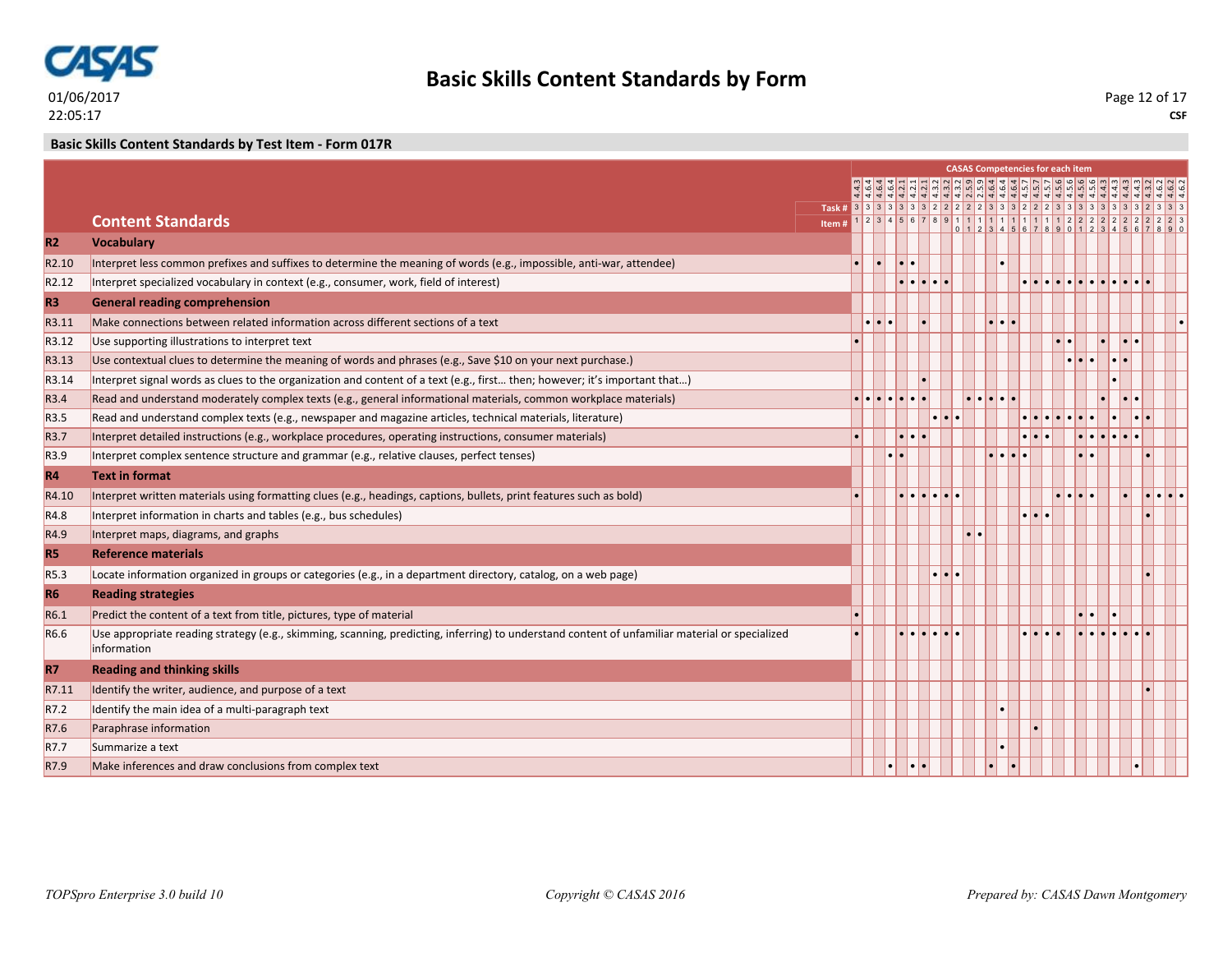

**CSF** Page 13 of 17

### **Basic Skills Content Standards by Test Item - Form 018R**

|                   |                                                                                                                                                               |                                                                                  |                  |                          |              |                         | <b>CASAS Competencies for each item</b>     |                         |                         |                                             |                                |                                     |
|-------------------|---------------------------------------------------------------------------------------------------------------------------------------------------------------|----------------------------------------------------------------------------------|------------------|--------------------------|--------------|-------------------------|---------------------------------------------|-------------------------|-------------------------|---------------------------------------------|--------------------------------|-------------------------------------|
|                   |                                                                                                                                                               |                                                                                  |                  |                          |              |                         |                                             |                         |                         |                                             |                                |                                     |
|                   |                                                                                                                                                               | Task # 3 3 3 3 3 3 3 3 3 2 2 2 3 3 3 2 2 2 3 3 3 3 3 3 3 3 3 3 3 3 3 3 3 4 2 2 2 |                  |                          |              |                         |                                             |                         |                         |                                             |                                |                                     |
|                   | <b>Content Standards</b>                                                                                                                                      | Item#                                                                            |                  |                          |              |                         |                                             |                         |                         |                                             |                                | $234567891111111111112222222222223$ |
| <b>R2</b>         | <b>Vocabulary</b>                                                                                                                                             |                                                                                  |                  |                          |              |                         |                                             |                         |                         |                                             |                                |                                     |
| R <sub>2.10</sub> | Interpret less common prefixes and suffixes to determine the meaning of words (e.g., impossible, anti-war, attendee)                                          |                                                                                  |                  | $\overline{\phantom{a}}$ |              |                         |                                             |                         |                         |                                             |                                |                                     |
| R <sub>2.12</sub> | Interpret specialized vocabulary in context (e.g., consumer, work, field of interest)                                                                         |                                                                                  |                  |                          | ا ما ما ما م |                         |                                             | la la la la la          |                         | .                                           |                                |                                     |
| R <sub>3</sub>    | <b>General reading comprehension</b>                                                                                                                          |                                                                                  |                  |                          |              |                         |                                             |                         |                         |                                             |                                |                                     |
| R3.11             | Make connections between related information across different sections of a text                                                                              |                                                                                  | $\bullet\bullet$ |                          |              |                         | .                                           |                         |                         |                                             |                                |                                     |
| R3.12             | Use supporting illustrations to interpret text                                                                                                                |                                                                                  |                  |                          |              |                         |                                             |                         | $\bullet\bullet$        |                                             |                                |                                     |
| R3.13             | Use contextual clues to determine the meaning of words and phrases (e.g., Save \$10 on your next purchase.)                                                   |                                                                                  |                  |                          |              |                         |                                             |                         |                         |                                             |                                |                                     |
| R <sub>3.4</sub>  | Read and understand moderately complex texts (e.g., general informational materials, common workplace materials)                                              |                                                                                  |                  |                          |              |                         | la la la la la la la la                     |                         |                         | $  \bullet   \bullet   \bullet   \bullet  $ |                                |                                     |
| R <sub>3.5</sub>  | Read and understand complex texts (e.g., newspaper and magazine articles, technical materials, literature)                                                    |                                                                                  |                  |                          |              | $\cdot \cdot \cdot$     |                                             |                         | $  \bullet   \bullet  $ |                                             | $\bullet\bullet\bullet\bullet$ |                                     |
| R <sub>3.7</sub>  | Interpret detailed instructions (e.g., workplace procedures, operating instructions, consumer materials)                                                      |                                                                                  |                  |                          | alala.       |                         |                                             | $\bullet\bullet\bullet$ |                         | .                                           |                                |                                     |
| R3.9              | Interpret complex sentence structure and grammar (e.g., relative clauses, perfect tenses)                                                                     |                                                                                  |                  |                          |              |                         | $  \bullet   \bullet   \bullet   \bullet  $ |                         |                         |                                             |                                |                                     |
| <b>R4</b>         | <b>Text in format</b>                                                                                                                                         |                                                                                  |                  |                          |              |                         |                                             |                         |                         |                                             |                                |                                     |
| R4.10             | Interpret written materials using formatting clues (e.g., headings, captions, bullets, print features such as bold)                                           |                                                                                  |                  |                          |              | elelelelele             |                                             |                         | alalala.                |                                             | e le le le le                  |                                     |
| R4.8              | Interpret information in charts and tables (e.g., bus schedules)                                                                                              |                                                                                  |                  |                          |              |                         |                                             |                         |                         |                                             |                                |                                     |
| <b>R5</b>         | <b>Reference materials</b>                                                                                                                                    |                                                                                  |                  |                          |              |                         |                                             |                         |                         |                                             |                                |                                     |
| R <sub>5.3</sub>  | Locate information organized in groups or categories (e.g., in a department directory, catalog, on a web page)                                                |                                                                                  |                  |                          |              | $\bullet\bullet\bullet$ |                                             |                         |                         |                                             |                                |                                     |
| <b>R6</b>         | <b>Reading strategies</b>                                                                                                                                     |                                                                                  |                  |                          |              |                         |                                             |                         |                         |                                             |                                |                                     |
| R6.6              | Use appropriate reading strategy (e.g., skimming, scanning, predicting, inferring) to understand content of unfamiliar material or specialized<br>information |                                                                                  |                  |                          |              |                         |                                             |                         |                         |                                             |                                |                                     |
| <b>R7</b>         | <b>Reading and thinking skills</b>                                                                                                                            |                                                                                  |                  |                          |              |                         |                                             |                         |                         |                                             |                                |                                     |
| R7.11             | Identify the writer, audience, and purpose of a text                                                                                                          |                                                                                  |                  |                          |              |                         |                                             |                         |                         |                                             |                                |                                     |
| R7.2              | Identify the main idea of a multi-paragraph text                                                                                                              |                                                                                  |                  |                          |              |                         | ۱۰                                          |                         |                         |                                             |                                |                                     |
| R7.6              | Paraphrase information                                                                                                                                        |                                                                                  |                  |                          |              |                         |                                             |                         |                         |                                             |                                |                                     |
| R7.7              | Summarize a text                                                                                                                                              |                                                                                  |                  |                          |              |                         |                                             |                         |                         |                                             |                                |                                     |
| R7.9              | Make inferences and draw conclusions from complex text                                                                                                        |                                                                                  |                  |                          |              |                         |                                             |                         |                         | $\cdot \cdot \cdot$                         |                                |                                     |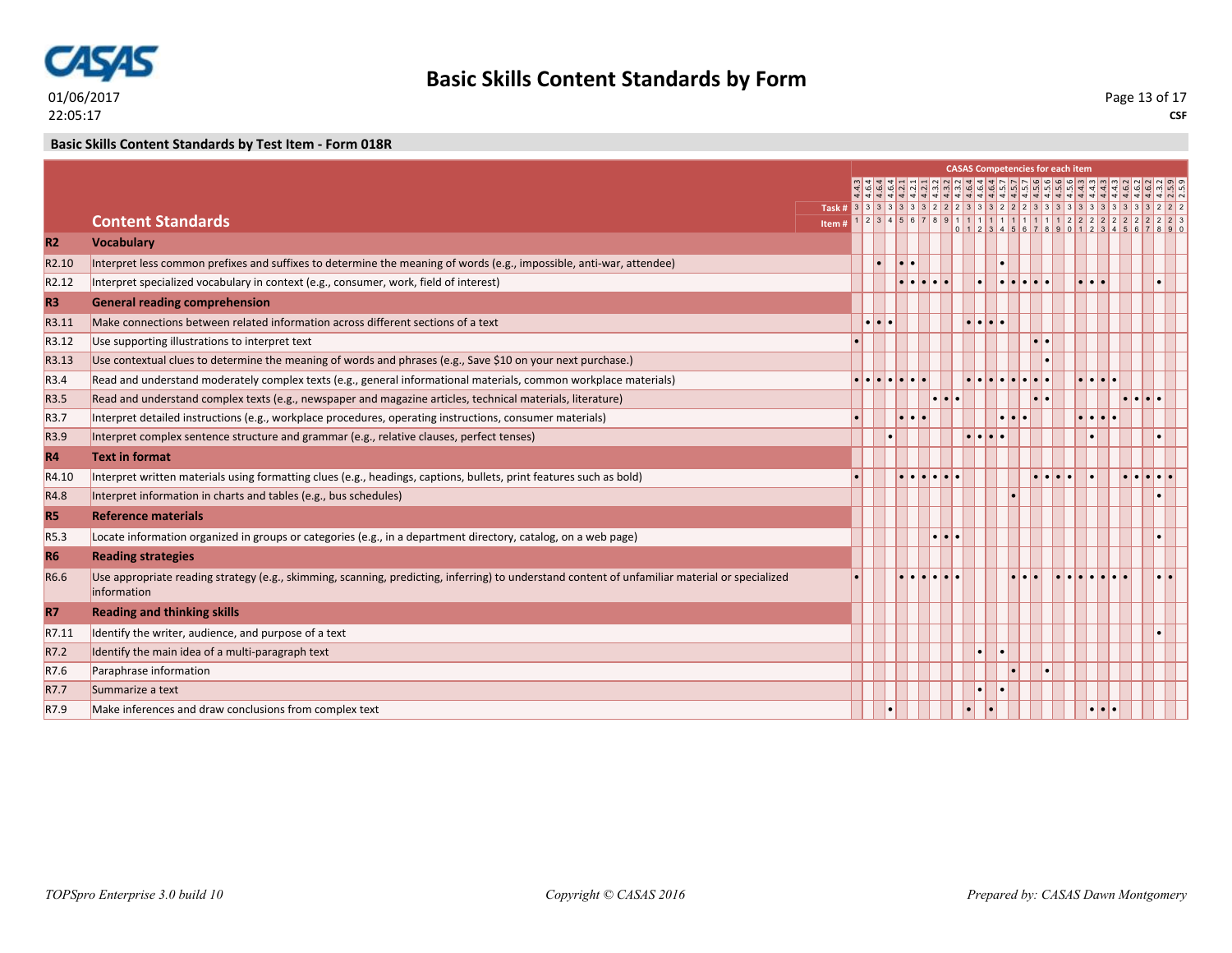

### **Basic Skills Content Standards by Test Item - Form 114R**

|                   |                                                                                                                     |                                                                      |                                                   |                     |                       |                         |                  |           |                  |   | <b>CASAS Competencies for each item</b> |  |                                                          |                   |                          |
|-------------------|---------------------------------------------------------------------------------------------------------------------|----------------------------------------------------------------------|---------------------------------------------------|---------------------|-----------------------|-------------------------|------------------|-----------|------------------|---|-----------------------------------------|--|----------------------------------------------------------|-------------------|--------------------------|
|                   |                                                                                                                     |                                                                      |                                                   |                     |                       |                         |                  |           |                  |   |                                         |  | <u>वैविविविधिश्रिण कविशिल शुक्रविविधिश्रिण शेषावविवि</u> |                   |                          |
|                   |                                                                                                                     | Task # 4 4 2 2 2 2 1 1 1 3 3 2 2 1 1 1 2 2 1 1 1 2 3 3 4 4 3 3 2 2 3 |                                                   |                     |                       |                         |                  |           |                  |   |                                         |  |                                                          |                   |                          |
|                   | <b>Content Standards</b>                                                                                            | Item#                                                                |                                                   |                     |                       |                         |                  |           |                  |   |                                         |  |                                                          |                   |                          |
| $R1$              | <b>Beginning literacy / Phonics</b>                                                                                 |                                                                      |                                                   |                     |                       |                         |                  |           |                  |   |                                         |  |                                                          |                   |                          |
| R1.1              | Identify the letters of the English alphabet (upper and lower case)                                                 |                                                                      |                                                   |                     |                       | $  \bullet   \bullet  $ |                  |           |                  |   |                                         |  |                                                          |                   |                          |
| R1.2              | Recognize that letters make words and words make sentences                                                          |                                                                      |                                                   |                     |                       |                         |                  |           |                  |   |                                         |  |                                                          |                   |                          |
| R1.3              | Read from left to right, top to bottom, front to back                                                               |                                                                      |                                                   |                     |                       |                         |                  |           |                  |   |                                         |  |                                                          |                   |                          |
| R <sub>1.4</sub>  | Relate letters to sounds                                                                                            |                                                                      |                                                   |                     |                       |                         |                  |           |                  |   |                                         |  |                                                          |                   |                          |
| R <sub>1.5</sub>  | Relate letters to a range of possible pronunciations, including recognizing common homonyms                         |                                                                      |                                                   |                     |                       |                         |                  |           |                  |   |                                         |  |                                                          |                   |                          |
| R <sub>1.6</sub>  | Use common phonological patterns to sound out unfamiliar words (e.g., man/van)                                      |                                                                      |                                                   |                     |                       |                         |                  |           |                  |   |                                         |  |                                                          |                   |                          |
| R2                | <b>Vocabulary</b>                                                                                                   |                                                                      |                                                   |                     |                       |                         |                  |           |                  |   |                                         |  |                                                          |                   |                          |
| R2.1              | Interpret common symbols (e.g., restroom signs, traffic signs; #, >, ?)                                             |                                                                      |                                                   | $\bullet$ $\bullet$ |                       |                         |                  |           |                  |   |                                         |  |                                                          |                   | $\left  \cdot \right $ . |
| R <sub>2.12</sub> | Interpret specialized vocabulary in context (e.g., consumer, work, field of interest)                               |                                                                      |                                                   |                     |                       |                         |                  |           |                  |   |                                         |  |                                                          |                   |                          |
| R <sub>2.2</sub>  | Read basic sight words (e.g., the, is)                                                                              |                                                                      | $\bullet \bullet \bullet \bullet \bullet \bullet$ |                     |                       |                         |                  |           |                  |   |                                         |  |                                                          |                   |                          |
| R <sub>2.3</sub>  | Interpret common high-frequency words and phrases in everyday contexts (e.g., signs, ads, labels)                   |                                                                      | $\bullet \bullet \bullet \bullet$                 |                     |                       |                         | $\bullet\bullet$ |           |                  |   |                                         |  |                                                          |                   |                          |
| R <sub>2.4</sub>  | Use capitalization as a clue to interpret words (e.g., names, place names, other proper nouns)                      |                                                                      |                                                   |                     | l.                    |                         |                  |           |                  |   |                                         |  |                                                          |                   |                          |
| R <sub>2.6</sub>  | Interpret basic abbreviations (e.g., Mr., apt., lb.)                                                                |                                                                      |                                                   |                     |                       |                         |                  | $\bullet$ | $\bullet\bullet$ |   |                                         |  |                                                          |                   |                          |
| R <sub>2.7</sub>  | Interpret abbreviations in specialized contexts (e.g., tsp., bnfts.)                                                |                                                                      |                                                   |                     |                       |                         |                  |           |                  |   |                                         |  |                                                          |                   |                          |
| R <sub>2.8</sub>  | Interpret meaning from word formations (e.g., verb endings, plurals, possessives, comparative forms)                |                                                                      |                                                   |                     |                       |                         |                  |           |                  |   |                                         |  |                                                          |                   |                          |
| R <sub>2.9</sub>  | Interpret common prefixes and suffixes to determine the meaning of words (e.g., un-happy, work-er)                  |                                                                      |                                                   |                     | $  \bullet   \bullet$ |                         |                  |           |                  | . |                                         |  |                                                          | $\cdot\cdot\cdot$ |                          |
| R <sub>3</sub>    | <b>General reading comprehension</b>                                                                                |                                                                      |                                                   |                     |                       |                         |                  |           |                  |   |                                         |  |                                                          |                   |                          |
| R3.1              | Interpret common punctuation and sentence-writing conventions (e.g., capitalized first word)                        |                                                                      | $\bullet$ $\bullet$ $\bullet$ $\bullet$ $\bullet$ |                     |                       |                         |                  |           |                  |   |                                         |  |                                                          |                   |                          |
| R3.11             | Make connections between related information across different sections of a text                                    |                                                                      |                                                   |                     |                       |                         |                  |           |                  |   |                                         |  |                                                          |                   |                          |
| R3.12             | Use supporting illustrations to interpret text                                                                      |                                                                      |                                                   |                     |                       |                         |                  |           |                  |   |                                         |  |                                                          |                   |                          |
| R3.2              | Read and understand simple sentences that contain familiar vocabulary                                               |                                                                      |                                                   |                     |                       |                         |                  |           |                  |   |                                         |  |                                                          |                   |                          |
| R3.3              | Read and understand simple texts on familiar topics (e.g., short narratives, basic consumer materials)              |                                                                      |                                                   |                     |                       |                         |                  |           |                  |   |                                         |  |                                                          |                   |                          |
| R3.4              | Read and understand moderately complex texts (e.g., general informational materials, common workplace materials)    |                                                                      |                                                   |                     |                       |                         |                  |           |                  |   |                                         |  | . <b>.</b> .                                             |                   |                          |
| R <sub>3.6</sub>  | Interpret simple written instructions                                                                               |                                                                      |                                                   |                     |                       |                         |                  |           |                  |   |                                         |  |                                                          |                   |                          |
| R3.7              | Interpret detailed instructions (e.g., workplace procedures, operating instructions, consumer materials)            |                                                                      |                                                   |                     |                       |                         |                  |           |                  |   |                                         |  |                                                          |                   |                          |
| R3.8              | Interpret basic sentence structure and grammar (e.g., statements, questions, negatives; adjectives modifying nouns) |                                                                      |                                                   |                     |                       |                         |                  |           |                  |   |                                         |  |                                                          |                   |                          |
| R4                | <b>Text in format</b>                                                                                               |                                                                      |                                                   |                     |                       |                         |                  |           |                  |   |                                         |  |                                                          |                   |                          |
| R4.1              | <b>Read numbers</b>                                                                                                 |                                                                      |                                                   | $\cdot \cdot \cdot$ |                       |                         |                  |           |                  |   |                                         |  |                                                          |                   |                          |
| R4.10             | Interpret written materials using formatting clues (e.g., headings, captions, bullets, print features such as bold) |                                                                      |                                                   |                     |                       |                         |                  |           |                  |   |                                         |  |                                                          |                   |                          |
| R4.2              | <b>Read clock times</b>                                                                                             |                                                                      |                                                   |                     |                       |                         |                  |           |                  |   |                                         |  |                                                          |                   |                          |
| R4.3              | <b>Read dates</b>                                                                                                   |                                                                      |                                                   |                     |                       |                         |                  |           |                  |   |                                         |  |                                                          |                   |                          |
| R4.5              | Read simple handwriting                                                                                             |                                                                      |                                                   |                     |                       |                         |                  |           | .                |   |                                         |  |                                                          |                   |                          |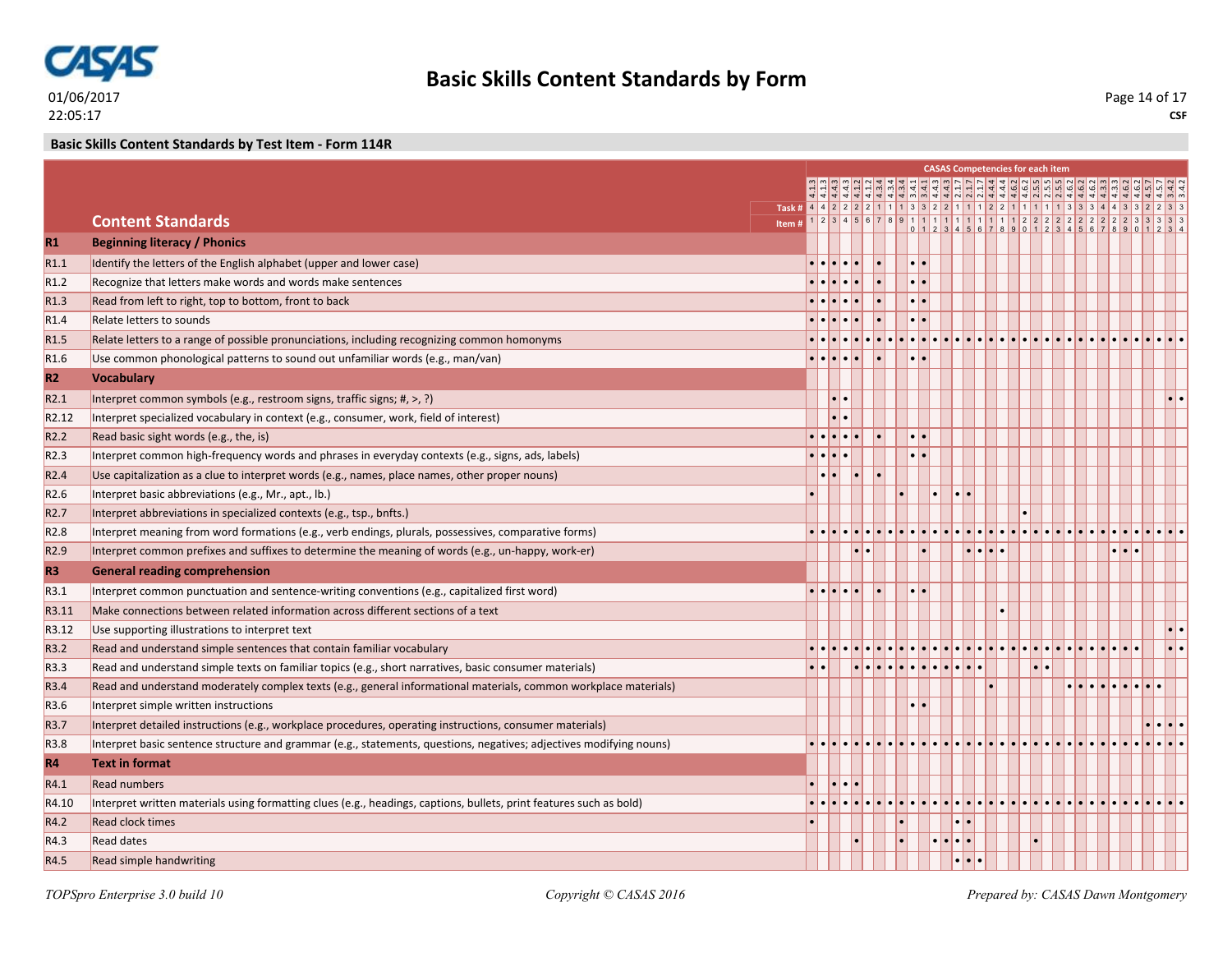

### **Basic Skills Content Standards by Test Item - Form 114R**

|                  |                                                                                                                                                               |                                                                            |                         |  |  |           |                                   | <b>CASAS Competencies for each item</b> |                                   |   |  |     |                         |
|------------------|---------------------------------------------------------------------------------------------------------------------------------------------------------------|----------------------------------------------------------------------------|-------------------------|--|--|-----------|-----------------------------------|-----------------------------------------|-----------------------------------|---|--|-----|-------------------------|
|                  |                                                                                                                                                               |                                                                            |                         |  |  |           |                                   |                                         |                                   |   |  |     |                         |
|                  |                                                                                                                                                               | Task # 4 4 2 2 2 2 2 1 1 1 3 3 2 2 1 1 1 2 2 1 1 1 2 3 3 3 4 4 3 3 2 2 3 3 |                         |  |  |           |                                   |                                         |                                   |   |  |     |                         |
|                  | <b>Content Standards</b>                                                                                                                                      | Item#                                                                      |                         |  |  |           |                                   |                                         |                                   |   |  |     |                         |
| R4.6             | Interpret simple forms (e.g., appointment sign-in sheet, class registration)                                                                                  |                                                                            |                         |  |  |           | $  \bullet   \bullet   \bullet  $ |                                         | $  \bullet   \bullet   \bullet  $ |   |  |     |                         |
| R4.7             | Interpret complex forms (e.g., rental, insurance, pay statements)                                                                                             |                                                                            |                         |  |  |           |                                   |                                         |                                   |   |  |     |                         |
| R4.8             | Interpret information in charts and tables (e.g., bus schedules)                                                                                              |                                                                            |                         |  |  |           |                                   |                                         |                                   |   |  | . . |                         |
| R4.9             | Interpret maps, diagrams, and graphs                                                                                                                          |                                                                            | $  \bullet   \bullet  $ |  |  | $\bullet$ |                                   |                                         |                                   |   |  |     |                         |
| <b>R6</b>        | <b>Reading strategies</b>                                                                                                                                     |                                                                            |                         |  |  |           |                                   |                                         |                                   |   |  |     |                         |
| R6.1             | Predict the content of a text from title, pictures, type of material                                                                                          |                                                                            |                         |  |  |           |                                   |                                         |                                   |   |  |     |                         |
| R <sub>6.6</sub> | Use appropriate reading strategy (e.g., skimming, scanning, predicting, inferring) to understand content of unfamiliar material or specialized<br>information |                                                                            |                         |  |  |           |                                   |                                         |                                   | . |  |     | $  \bullet   \bullet  $ |
| <b>R7</b>        | <b>Reading and thinking skills</b>                                                                                                                            |                                                                            |                         |  |  |           |                                   |                                         |                                   |   |  |     |                         |
| R7.2             | Identify the main idea of a multi-paragraph text                                                                                                              |                                                                            |                         |  |  |           |                                   |                                         |                                   |   |  |     |                         |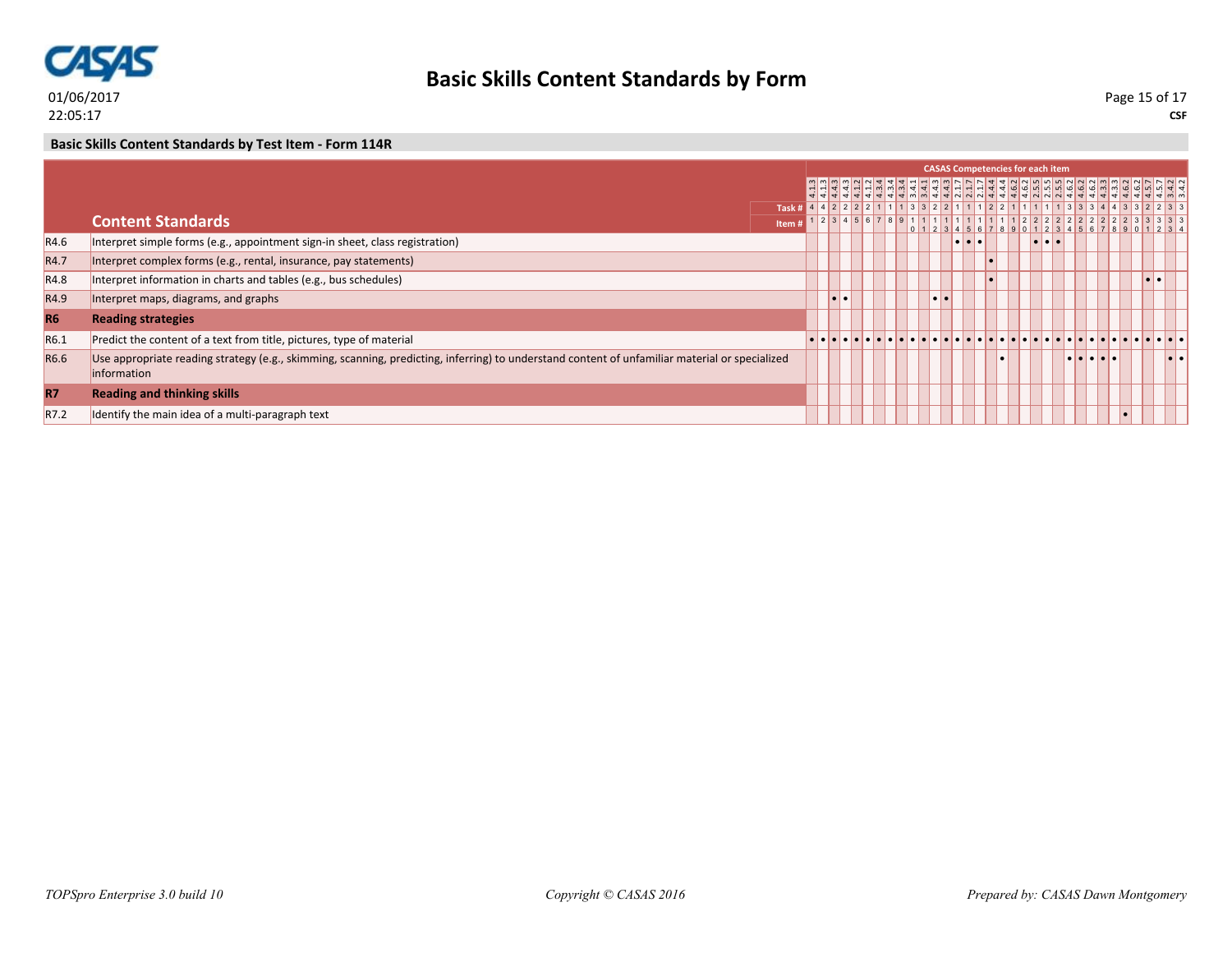

### **Basic Skills Content Standards by Test Item - Form 116R**

|                   |                                                                                                                               |                                                                                 |                                         |                     |                                                                                                           |                     |                         | <b>CASAS Competencies for each item</b>                                                |                                     |  |                                                       |  |
|-------------------|-------------------------------------------------------------------------------------------------------------------------------|---------------------------------------------------------------------------------|-----------------------------------------|---------------------|-----------------------------------------------------------------------------------------------------------|---------------------|-------------------------|----------------------------------------------------------------------------------------|-------------------------------------|--|-------------------------------------------------------|--|
|                   |                                                                                                                               |                                                                                 |                                         |                     |                                                                                                           |                     |                         | ان إن إن إن إن إن الله إن إن إن إن إن إن إن إن إن إن إن الله إن إن إن إن الله إن إن إن |                                     |  |                                                       |  |
|                   |                                                                                                                               |                                                                                 |                                         |                     |                                                                                                           |                     |                         |                                                                                        |                                     |  |                                                       |  |
|                   | <b>Content Standards</b><br>Item#                                                                                             |                                                                                 |                                         |                     |                                                                                                           |                     |                         |                                                                                        |                                     |  |                                                       |  |
| R1                | <b>Beginning literacy / Phonics</b>                                                                                           |                                                                                 |                                         |                     |                                                                                                           |                     |                         |                                                                                        |                                     |  |                                                       |  |
| R <sub>1.5</sub>  | Relate letters to a range of possible pronunciations, including recognizing common homonyms                                   | $\bullet\bullet\bullet\bullet\bullet\bullet\bullet\bullet\bullet\bullet\bullet$ |                                         |                     | $\bullet \bullet \bullet \bullet \bullet \bullet \bullet \bullet \bullet \bullet \bullet \bullet \bullet$ |                     |                         |                                                                                        |                                     |  |                                                       |  |
| R2                | <b>Vocabulary</b>                                                                                                             |                                                                                 |                                         |                     |                                                                                                           |                     |                         |                                                                                        |                                     |  |                                                       |  |
| R2.1              | Interpret common symbols (e.g., restroom signs, traffic signs; #, >, ?)                                                       |                                                                                 |                                         |                     |                                                                                                           | $\cdot \cdot \cdot$ |                         |                                                                                        |                                     |  |                                                       |  |
| R <sub>2.10</sub> | Interpret less common prefixes and suffixes to determine the meaning of words (e.g., impossible, anti-war, attendee)          |                                                                                 |                                         |                     |                                                                                                           |                     |                         |                                                                                        |                                     |  |                                                       |  |
| R2.11             | Interpret familiar words used in a new context (e.g., enter a room, enter data on a computer)                                 |                                                                                 |                                         |                     |                                                                                                           |                     |                         |                                                                                        |                                     |  |                                                       |  |
| R <sub>2.12</sub> | Interpret specialized vocabulary in context (e.g., consumer, work, field of interest)                                         |                                                                                 |                                         |                     |                                                                                                           | $\cdot \cdot$       |                         |                                                                                        |                                     |  | $  \bullet   \bullet   \bullet   \bullet   \bullet  $ |  |
| R <sub>2.3</sub>  | Interpret common high-frequency words and phrases in everyday contexts (e.g., signs, ads, labels)                             |                                                                                 | $\cdot \cdot \cdot$                     |                     |                                                                                                           |                     |                         |                                                                                        |                                     |  |                                                       |  |
| R <sub>2.5</sub>  | Interpret contractions                                                                                                        |                                                                                 |                                         |                     |                                                                                                           |                     |                         |                                                                                        |                                     |  |                                                       |  |
| R <sub>2.6</sub>  | Interpret basic abbreviations (e.g., Mr., apt., lb.)                                                                          |                                                                                 |                                         |                     |                                                                                                           |                     |                         |                                                                                        |                                     |  |                                                       |  |
| R <sub>2.7</sub>  | Interpret abbreviations in specialized contexts (e.g., tsp., bnfts.)                                                          |                                                                                 |                                         |                     |                                                                                                           |                     |                         |                                                                                        |                                     |  |                                                       |  |
| R <sub>2.8</sub>  | Interpret meaning from word formations (e.g., verb endings, plurals, possessives, comparative forms)                          | .                                                                               |                                         |                     | $\bullet \bullet \bullet \bullet \bullet \bullet$                                                         |                     | $\bullet\bullet\bullet$ |                                                                                        |                                     |  |                                                       |  |
| R <sub>2.9</sub>  | Interpret common prefixes and suffixes to determine the meaning of words (e.g., un-happy, work-er)                            |                                                                                 | $\bullet\bullet$                        |                     | $\bullet\bullet$                                                                                          |                     |                         |                                                                                        |                                     |  |                                                       |  |
| R <sub>3</sub>    | <b>General reading comprehension</b>                                                                                          |                                                                                 |                                         |                     |                                                                                                           |                     |                         |                                                                                        |                                     |  |                                                       |  |
| R3.10             | Follow pronoun references within a text (e.g., Ms. Smith she; This is important.)                                             |                                                                                 |                                         |                     |                                                                                                           |                     |                         |                                                                                        |                                     |  |                                                       |  |
| R3.11             | Make connections between related information across different sections of a text                                              |                                                                                 |                                         |                     |                                                                                                           |                     |                         |                                                                                        |                                     |  |                                                       |  |
| R3.12             | Use supporting illustrations to interpret text                                                                                |                                                                                 |                                         |                     |                                                                                                           |                     |                         |                                                                                        |                                     |  |                                                       |  |
| R3.2              | Read and understand simple sentences that contain familiar vocabulary                                                         |                                                                                 |                                         |                     |                                                                                                           |                     |                         |                                                                                        |                                     |  |                                                       |  |
| R3.3              | Read and understand simple texts on familiar topics (e.g., short narratives, basic consumer materials)                        |                                                                                 |                                         |                     |                                                                                                           |                     |                         |                                                                                        |                                     |  |                                                       |  |
| R3.4              | Read and understand moderately complex texts (e.g., general informational materials, common workplace materials)              |                                                                                 | $\bullet$ $\bullet$ $\bullet$ $\bullet$ |                     |                                                                                                           |                     |                         |                                                                                        |                                     |  |                                                       |  |
| R3.7              | Interpret detailed instructions (e.g., workplace procedures, operating instructions, consumer materials)                      |                                                                                 |                                         |                     |                                                                                                           |                     |                         |                                                                                        |                                     |  |                                                       |  |
| R3.8              | Interpret basic sentence structure and grammar (e.g., statements, questions, negatives; adjectives modifying nouns)           | e le le le le le le                                                             |                                         |                     |                                                                                                           |                     |                         |                                                                                        |                                     |  |                                                       |  |
| R3.9              | Interpret complex sentence structure and grammar (e.g., relative clauses, perfect tenses)                                     |                                                                                 |                                         |                     |                                                                                                           |                     |                         |                                                                                        |                                     |  |                                                       |  |
| R4                | <b>Text in format</b>                                                                                                         |                                                                                 |                                         |                     |                                                                                                           |                     |                         |                                                                                        |                                     |  |                                                       |  |
| R4.3              | <b>Read dates</b>                                                                                                             |                                                                                 |                                         |                     |                                                                                                           |                     |                         |                                                                                        |                                     |  |                                                       |  |
| R4.4              | Read money amounts                                                                                                            |                                                                                 |                                         |                     |                                                                                                           | $\cdot \cdot \cdot$ |                         |                                                                                        |                                     |  |                                                       |  |
| R4.7              | Interpret complex forms (e.g., rental, insurance, pay statements)                                                             |                                                                                 |                                         |                     |                                                                                                           |                     |                         |                                                                                        |                                     |  |                                                       |  |
| R4.8              | Interpret information in charts and tables (e.g., bus schedules)                                                              |                                                                                 |                                         |                     |                                                                                                           |                     |                         |                                                                                        |                                     |  |                                                       |  |
| R4.9              | Interpret maps, diagrams, and graphs                                                                                          |                                                                                 |                                         | $\bullet$ $\bullet$ |                                                                                                           | $\cdot \cdot \cdot$ |                         |                                                                                        | $  \cdot   \cdot   \cdot   \cdot  $ |  |                                                       |  |
| <b>R5</b>         | <b>Reference materials</b>                                                                                                    |                                                                                 |                                         |                     |                                                                                                           |                     |                         |                                                                                        |                                     |  |                                                       |  |
| R5.1              | Find a word or number in an alphabetical, numeric, or other ordered listing (e.g., telephone directory, list of part numbers) |                                                                                 |                                         |                     |                                                                                                           |                     |                         |                                                                                        |                                     |  |                                                       |  |
| R <sub>5.2</sub>  | Locate information using an index or table of contents (e.g., of a book, manual, computer application help feature)           |                                                                                 |                                         |                     |                                                                                                           |                     |                         |                                                                                        |                                     |  |                                                       |  |
| R <sub>5.3</sub>  | Locate information organized in groups or categories (e.g., in a department directory, catalog, on a web page)                |                                                                                 |                                         |                     |                                                                                                           |                     |                         |                                                                                        |                                     |  |                                                       |  |